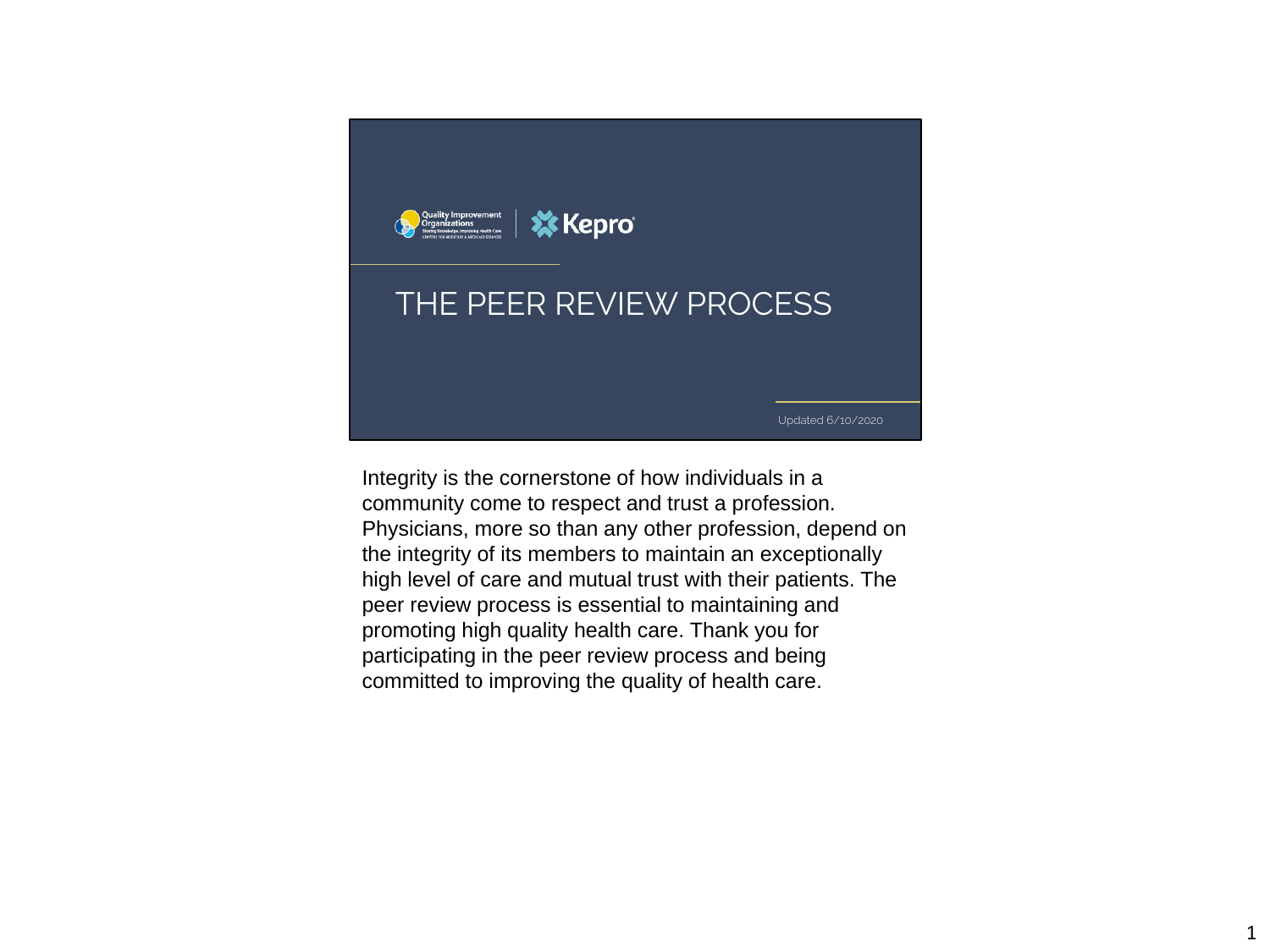

Quality Improvement Organizations (QIOs) are the only federally coordinated infrastructure for improving care in every state and territory and therefore are key players in the national agenda to improve health care in America. The Medicare QIO Program was created by statute in 1982. The purpose of the program is noted in this slide.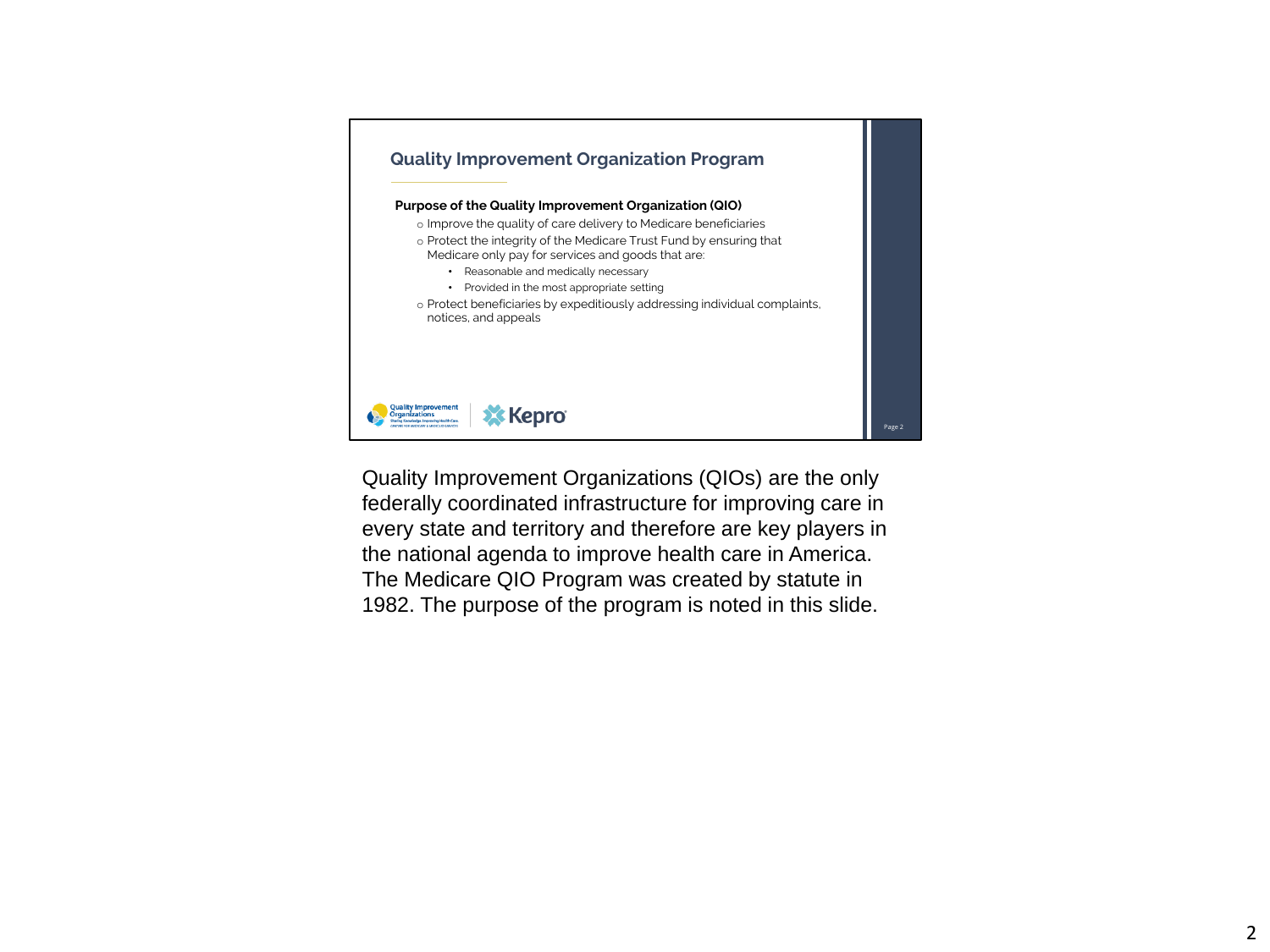### **Peer Reviewer**

- **A Peer Reviewer is either a physician or other practitioner who matches, as closely as possible, the variables of licensure, specialty, and practice setting of the physician or practitioner under review.**
- **Confidentiality requirements conveyed upon Quality Improvement Organizations (QIOs) under the Social Security Act prevent findings of Quality of Care reviews to be subject to discovery in legal proceedings.**

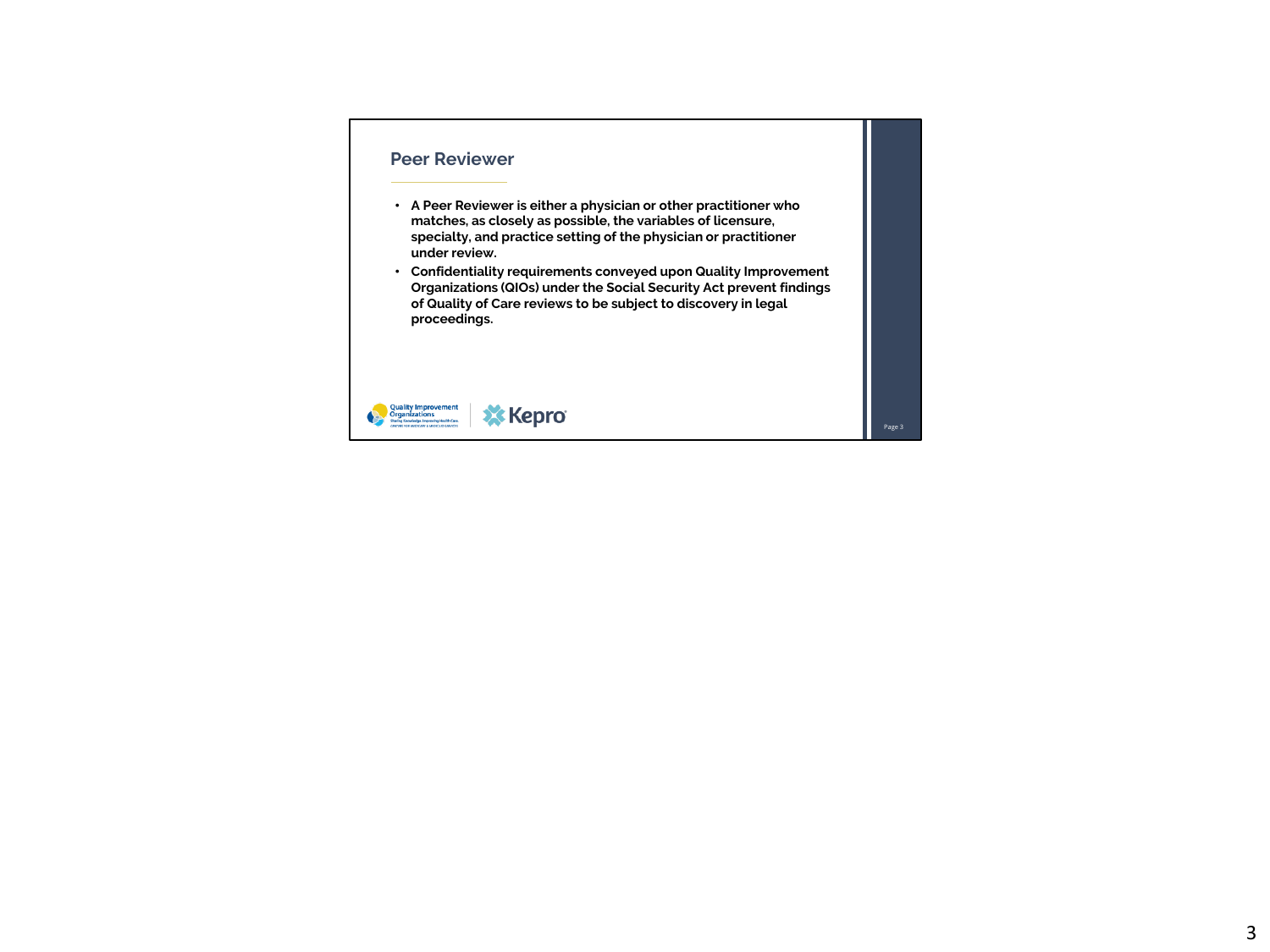

The peer review process was started to help to guarantee a high quality of health care for all Americans. Most professional societies promote the peer review process in their ethic's manuals. The statement from the American College of Physicians is given on this slide.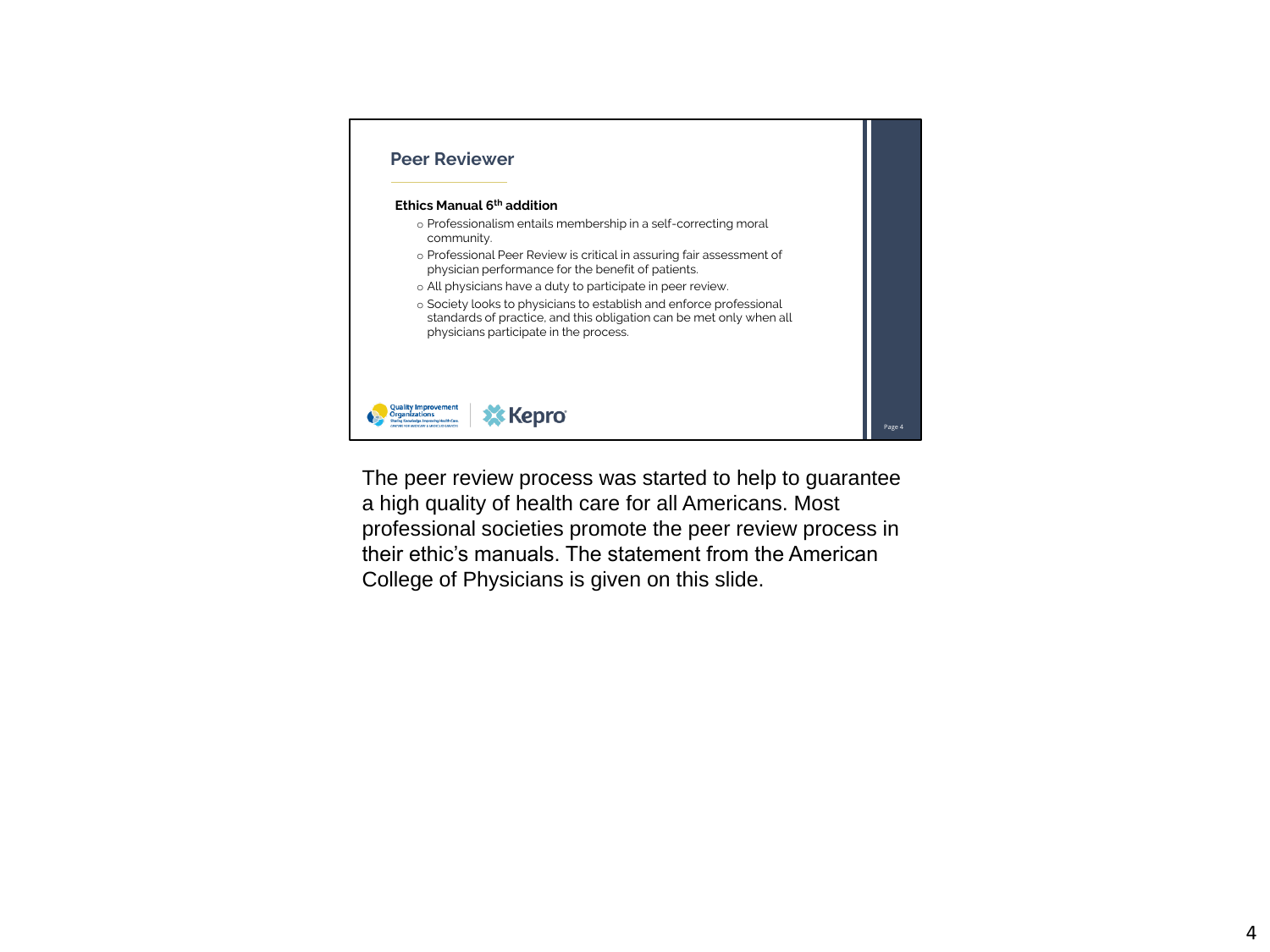# **Quality of Care Reviews**

- **A Quality of Care (QOC) review focuses on whether the quality of services provided to beneficiaries is consistent with professionally recognized standards of health care.**
- **Quality health care is the degree to which health care services for individuals and populations increase the likelihood of desired health outcomes and are consistent with current professional knowledge.**

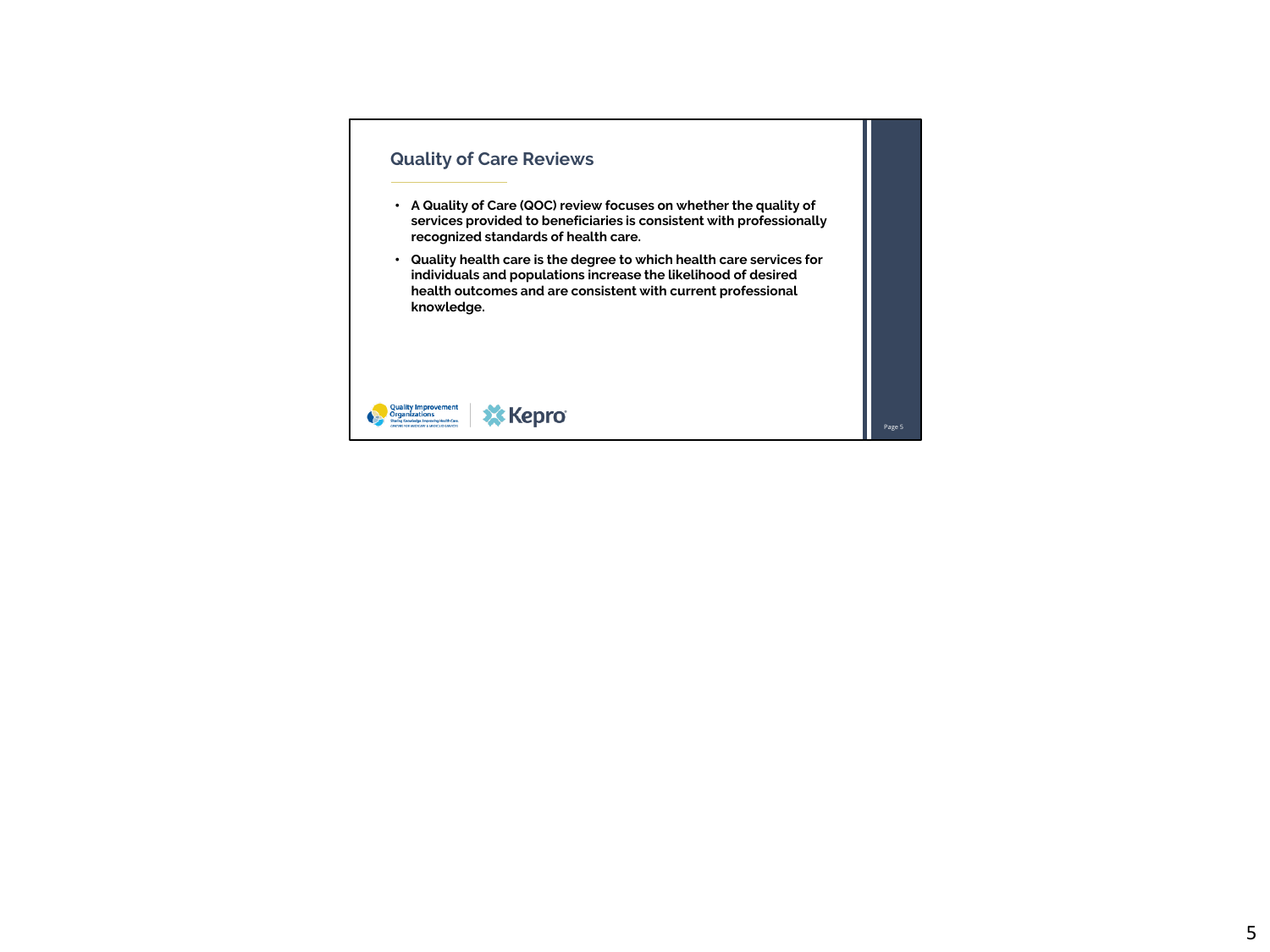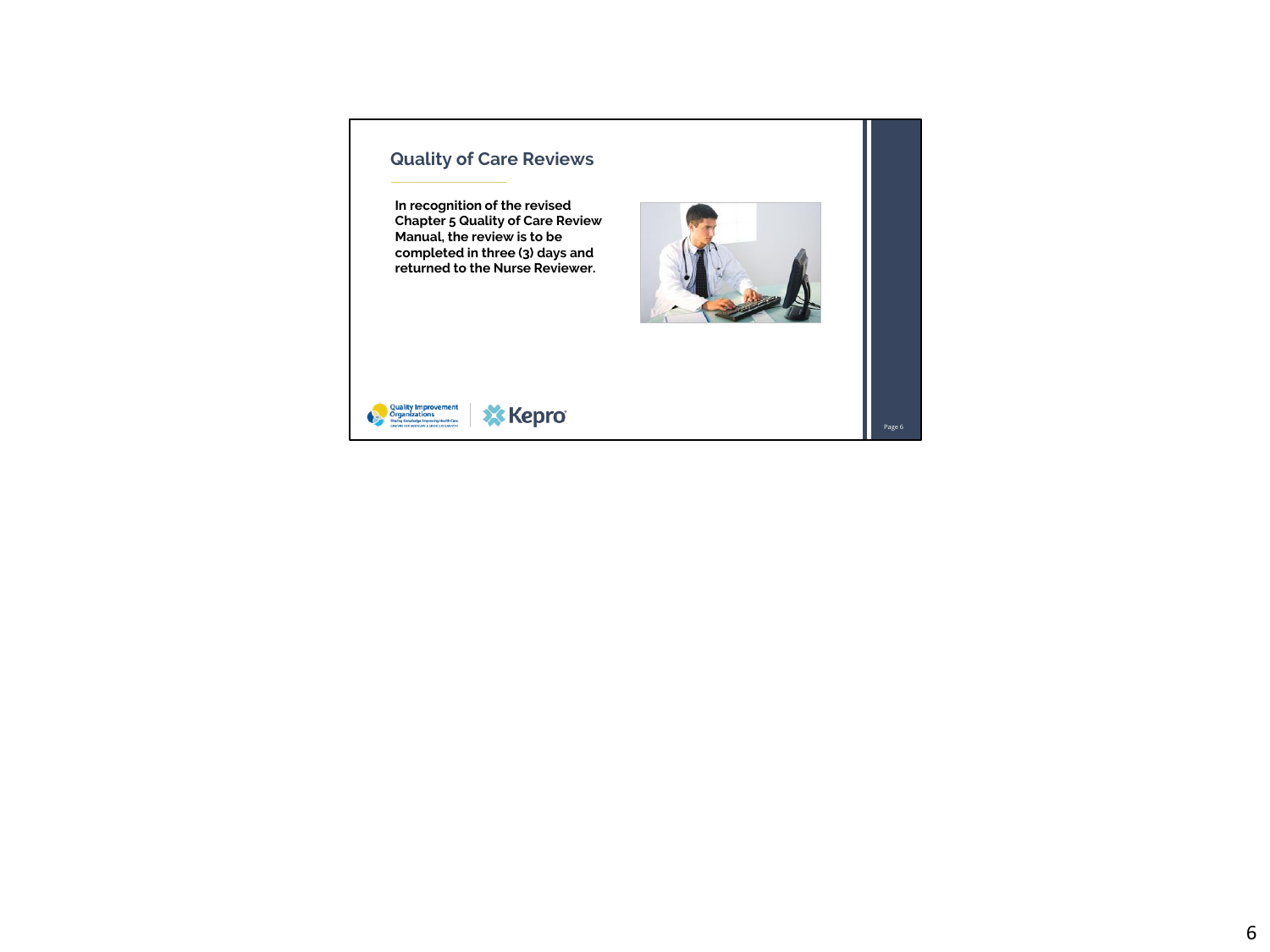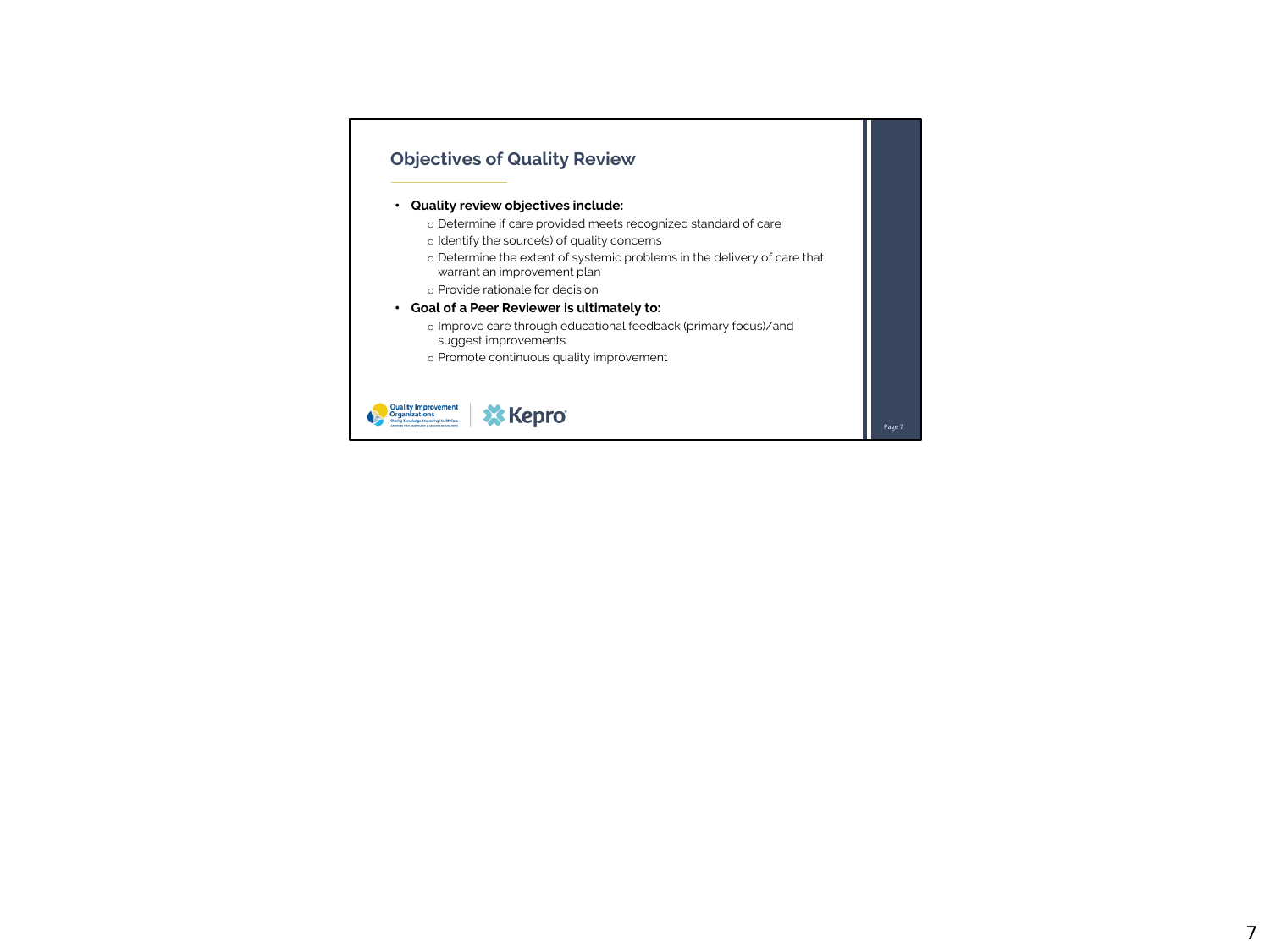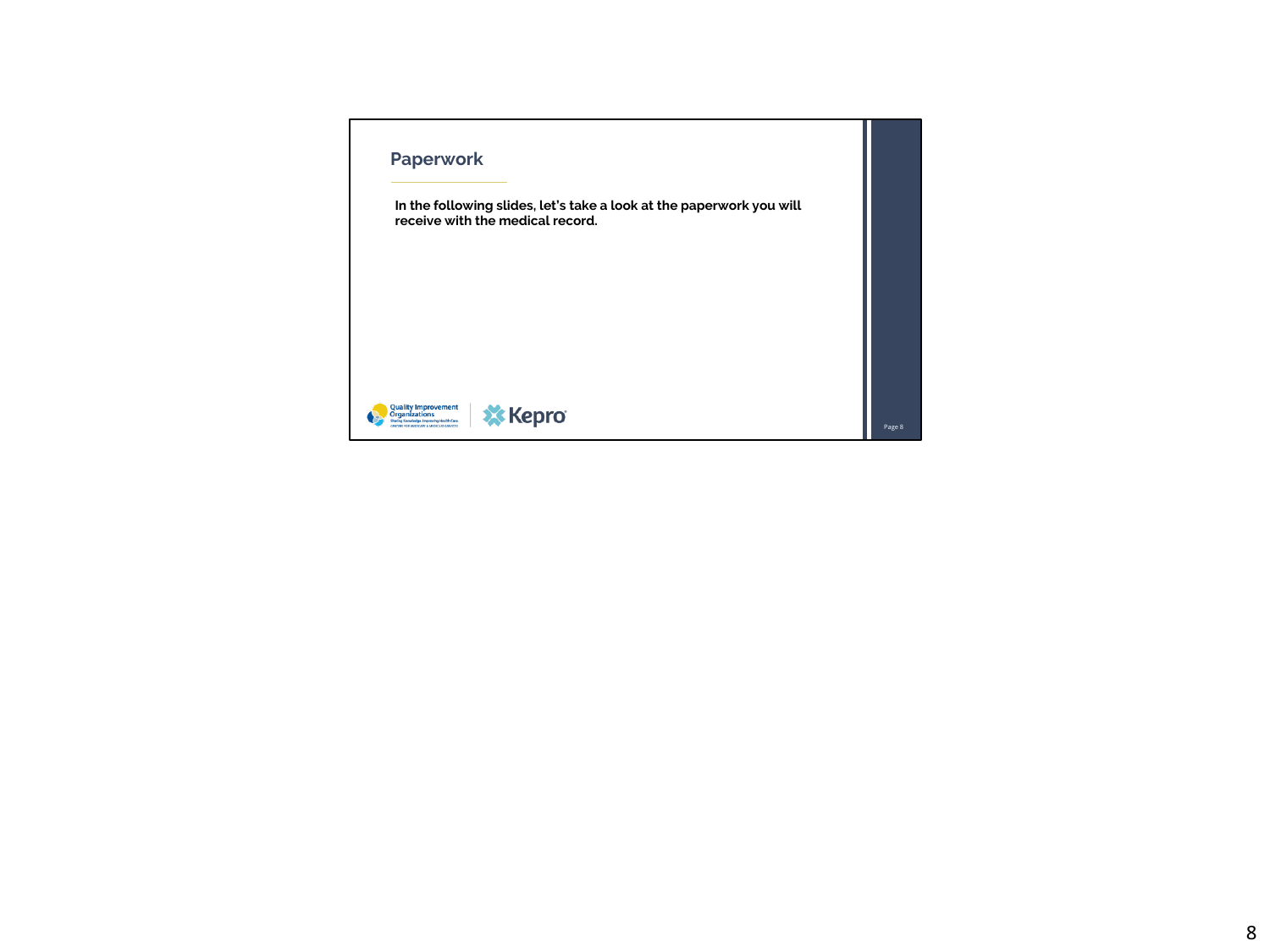| 1. BENEFICIARY NAME-<br>beneficiary's concern<br>2. MEDICARE NUMBER (HICK):<br><b>DATE OF BIRTH:</b><br>3. SEX: I MALE I FEMALE<br>How would you describe your race? Please mark one or more boxes.<br>American Indian or Alaska Native<br><b>White</b><br>Black or African American<br>Asian<br>Native Hawaiian or Other Pacific Islander<br>Hispanic or Latino<br>5. BENEFICIARY'S AUTHORIZED REPRESENTATIVE'S NAME OF APPLICABLE):<br><b>6. CONTACT INFORMATION FOR PRIMARY CONTACT:</b><br><b>STREET/APT.</b> | 4. RACE/ETHNICITY (Completion of this section is voluntary) How would you describe your race? Please mark one or more boxes. | CTY<br><b>STATE</b><br>ZIP | PHONE<br><b>ALTERNATE PHONE</b>                |
|-------------------------------------------------------------------------------------------------------------------------------------------------------------------------------------------------------------------------------------------------------------------------------------------------------------------------------------------------------------------------------------------------------------------------------------------------------------------------------------------------------------------|------------------------------------------------------------------------------------------------------------------------------|----------------------------|------------------------------------------------|
|                                                                                                                                                                                                                                                                                                                                                                                                                                                                                                                   |                                                                                                                              |                            |                                                |
|                                                                                                                                                                                                                                                                                                                                                                                                                                                                                                                   |                                                                                                                              |                            |                                                |
|                                                                                                                                                                                                                                                                                                                                                                                                                                                                                                                   |                                                                                                                              |                            |                                                |
|                                                                                                                                                                                                                                                                                                                                                                                                                                                                                                                   |                                                                                                                              |                            |                                                |
|                                                                                                                                                                                                                                                                                                                                                                                                                                                                                                                   |                                                                                                                              |                            |                                                |
|                                                                                                                                                                                                                                                                                                                                                                                                                                                                                                                   |                                                                                                                              |                            |                                                |
|                                                                                                                                                                                                                                                                                                                                                                                                                                                                                                                   |                                                                                                                              |                            |                                                |
|                                                                                                                                                                                                                                                                                                                                                                                                                                                                                                                   |                                                                                                                              |                            |                                                |
|                                                                                                                                                                                                                                                                                                                                                                                                                                                                                                                   |                                                                                                                              |                            |                                                |
|                                                                                                                                                                                                                                                                                                                                                                                                                                                                                                                   |                                                                                                                              |                            |                                                |
|                                                                                                                                                                                                                                                                                                                                                                                                                                                                                                                   |                                                                                                                              |                            |                                                |
|                                                                                                                                                                                                                                                                                                                                                                                                                                                                                                                   |                                                                                                                              |                            |                                                |
|                                                                                                                                                                                                                                                                                                                                                                                                                                                                                                                   |                                                                                                                              |                            |                                                |
| 7. Briefly Describe the incident or your concerns: Include dates and times, persons involved, and description of what                                                                                                                                                                                                                                                                                                                                                                                             |                                                                                                                              |                            |                                                |
|                                                                                                                                                                                                                                                                                                                                                                                                                                                                                                                   |                                                                                                                              |                            |                                                |
|                                                                                                                                                                                                                                                                                                                                                                                                                                                                                                                   |                                                                                                                              |                            |                                                |
|                                                                                                                                                                                                                                                                                                                                                                                                                                                                                                                   |                                                                                                                              |                            | happened. Include attachments, if appropriate. |

The Medicare Quality of Care Complaint form is completed by the beneficiary. The form is mailed out after the beneficiary has called into Kepro with their concerns regarding the care received.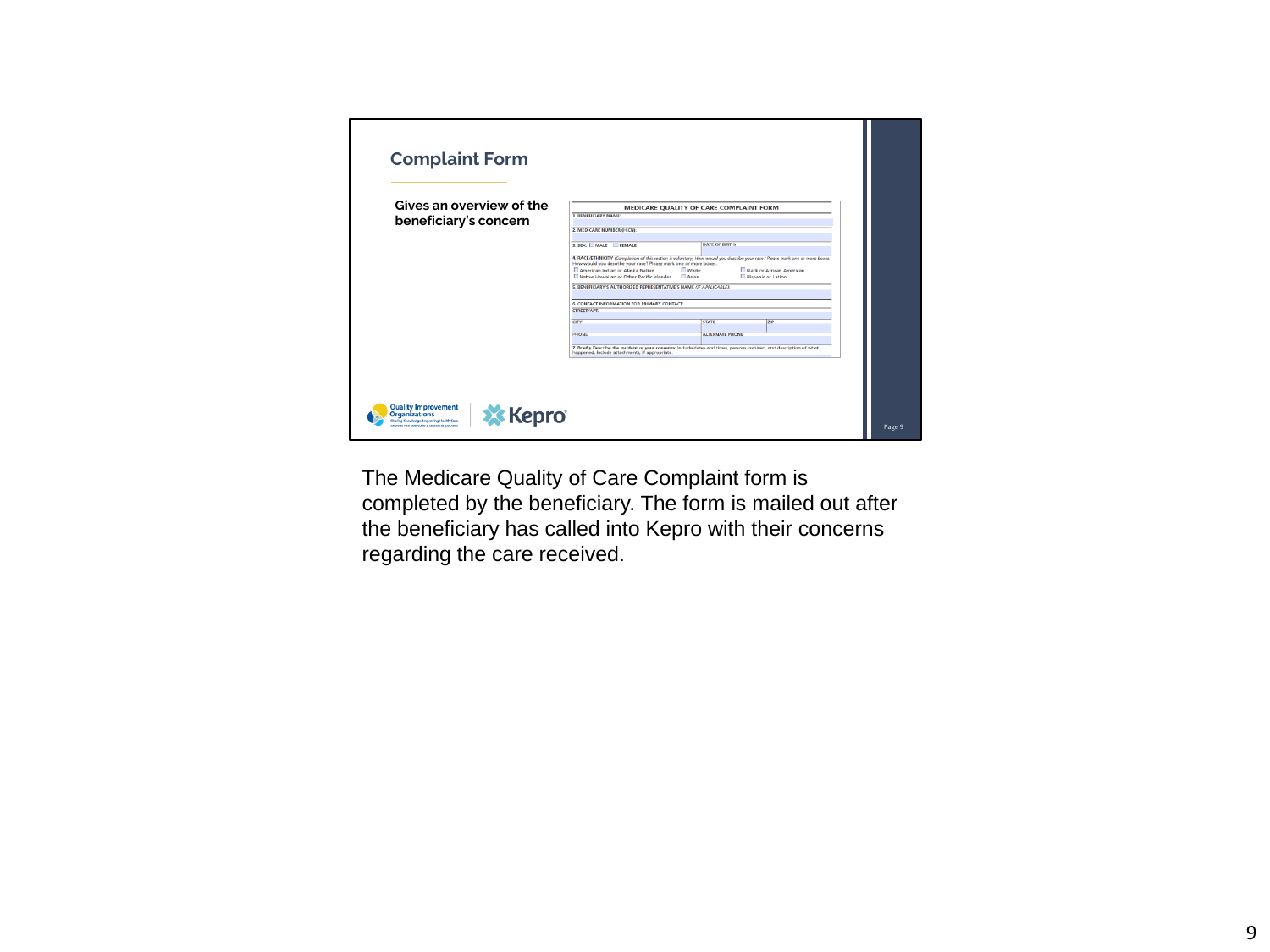

All the information on the case summary will be completed by the Kepro staff and is for the reviewer's information only. There are no areas that need to be completed by the reviewer on the case summary page. There will be one case summary for each quality of care review.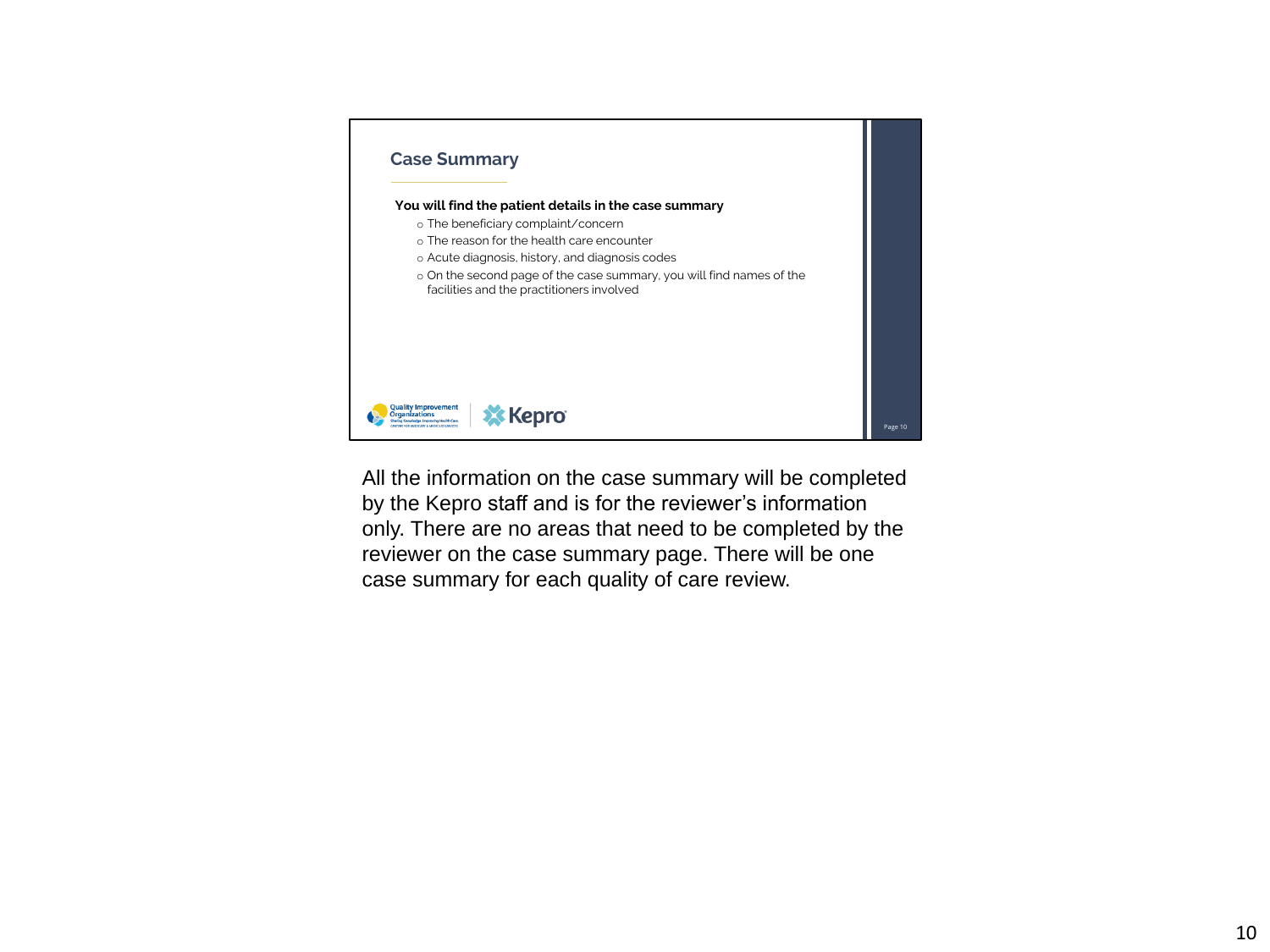

This is what the case summary will look like. Again, there is no area that needs to be completed by the Peer Reviewer on this form; it is for information only.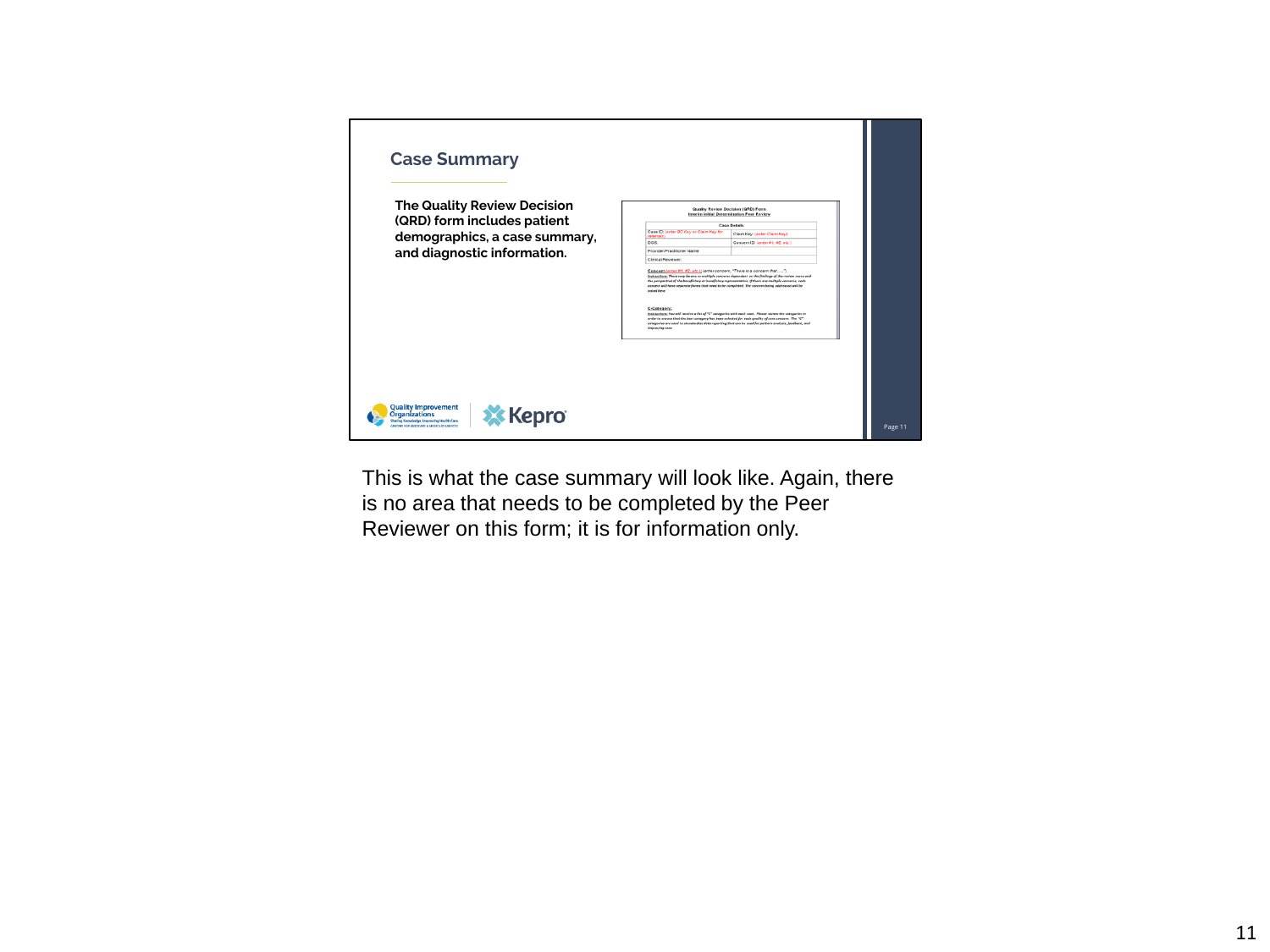|                                                             | <b>EPISODES of Care (Claim Keys):</b>                                  |                                  |
|-------------------------------------------------------------|------------------------------------------------------------------------|----------------------------------|
|                                                             | <b>CLAIM KEY: 123114</b>                                               |                                  |
| This will give you a quick                                  | Dates of Service: 07/30/2015 -08/07/2015                               |                                  |
| reference of the facility and<br>the physician information. | Provider Name:<br>Pumpkin Pie<br>Behavioral Health                     | Provider ID/NPI: 1213454862      |
|                                                             | Attending Physician: Dr. Samuel Smith<br>Additional Physician:         | NPI: 2135435465<br>NPI:          |
|                                                             | <b>CLAIM KEY:</b>                                                      |                                  |
|                                                             | Dates of Service:                                                      |                                  |
|                                                             | Provider Name:<br><b>Attending Physician:</b><br>Additional Physician: | Provider ID/NPI:<br>NPI:<br>NPI: |
|                                                             | <b>CLAIM KEY:</b>                                                      |                                  |
|                                                             | Dates of Service:                                                      |                                  |
|                                                             | Provider Name:<br>Attending Physician:<br><b>Additional Physician:</b> | Provider ID/NPI:<br>NPI:<br>NPI: |

This is the second page of the Case Summary. There is no area that needs to be completed by the Peer Reviewer; it is for information only.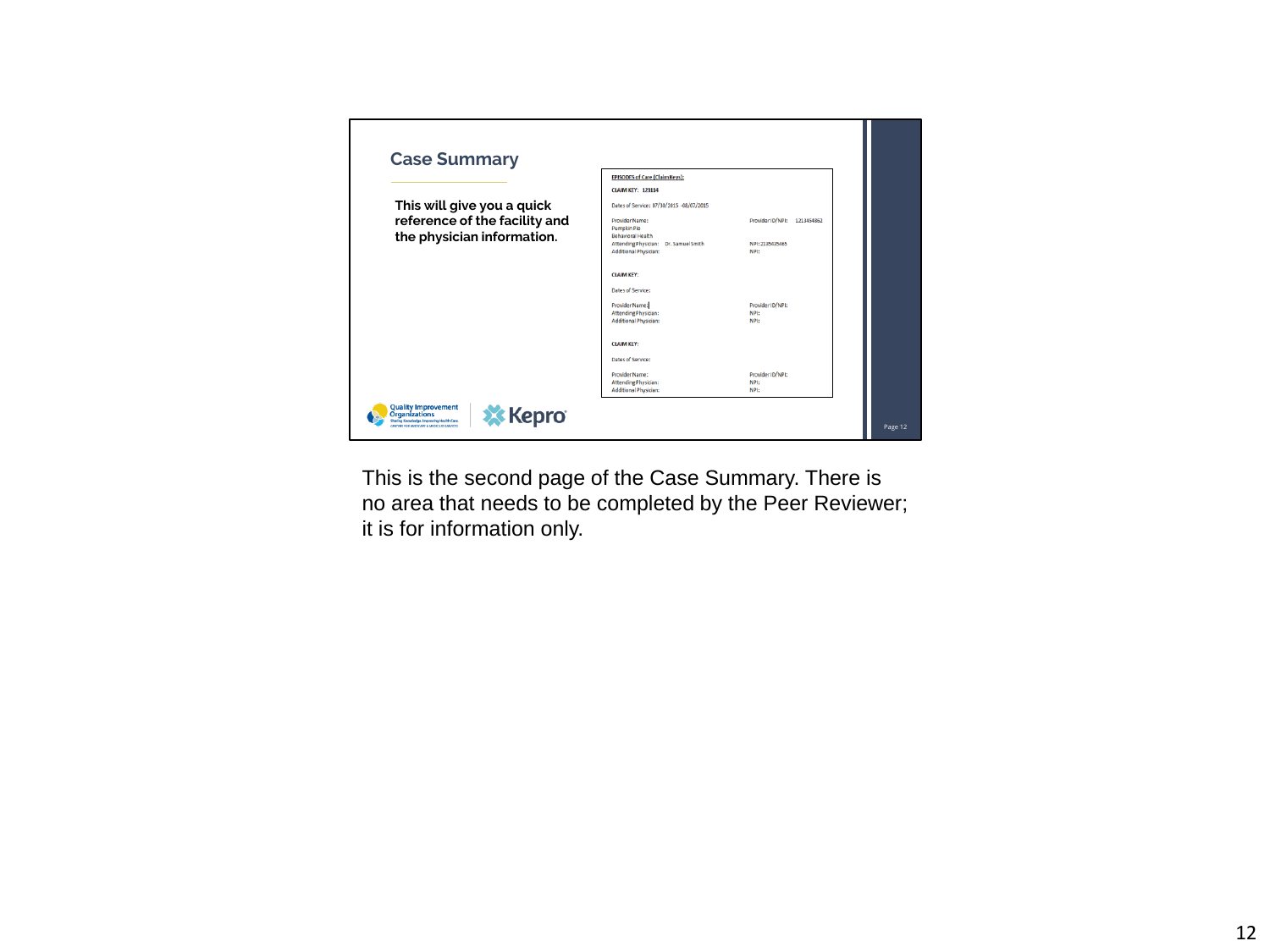

QIOs serve as a national infrastructure that helps doctors, hospitals, home health agencies, and nursing homes utilize best practices to improve care. QIOs employ skilled physicians and health professionals from a wide range of specialties who are knowledgeable about best practices in medicine. By providing the correct and relevant standard of care, Peer Reviewers are helping to incorporate best practices into day-to-day patient care.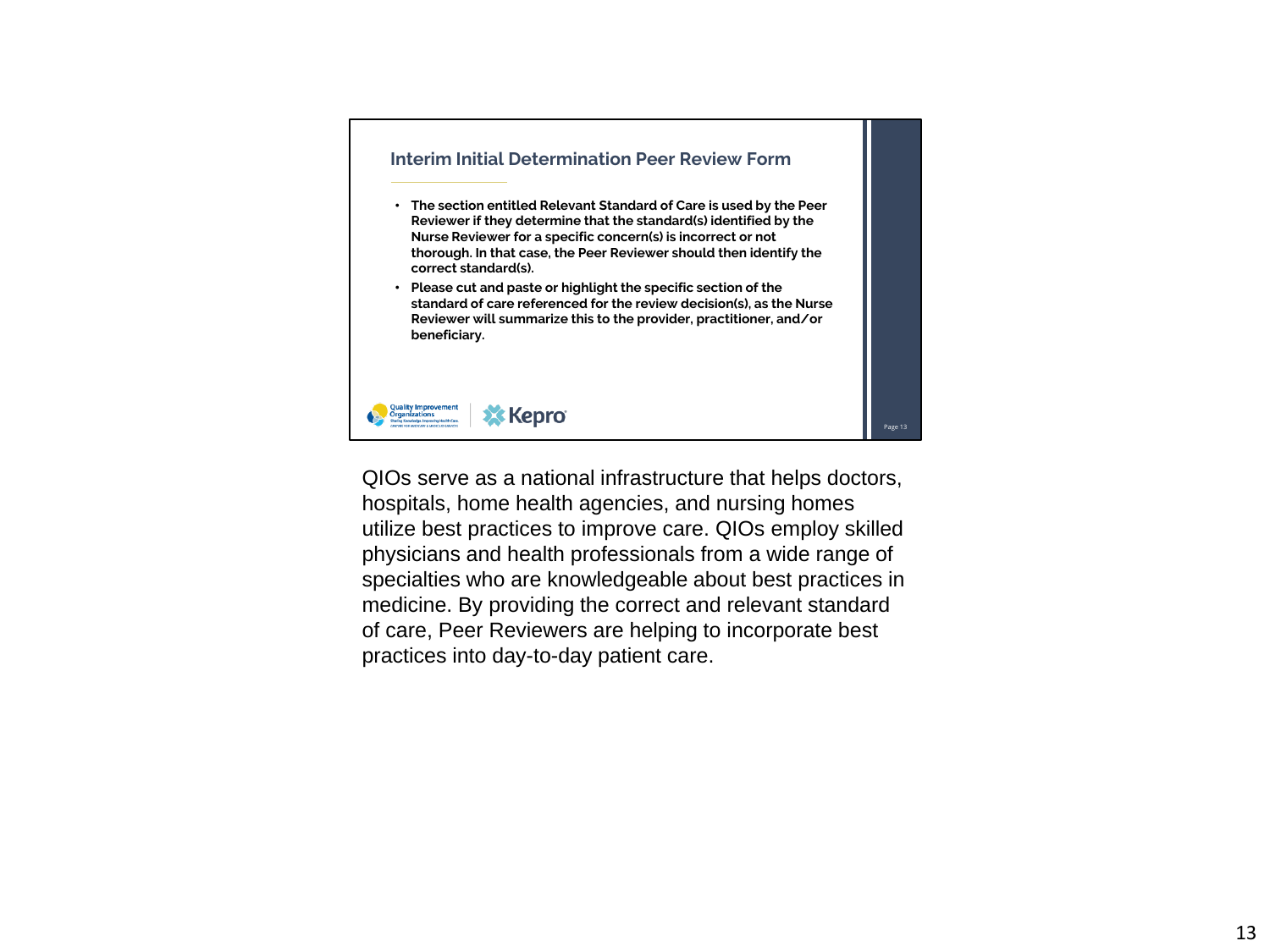

The rationale in this section is used to justify the Peer Reviewer's decision of whether or not the standard of care was met. The reviewer's identity is kept confidential, but the rationale behind the decision is shared with the beneficiary or their representative and the provider or practitioner that is responsible for the care provided.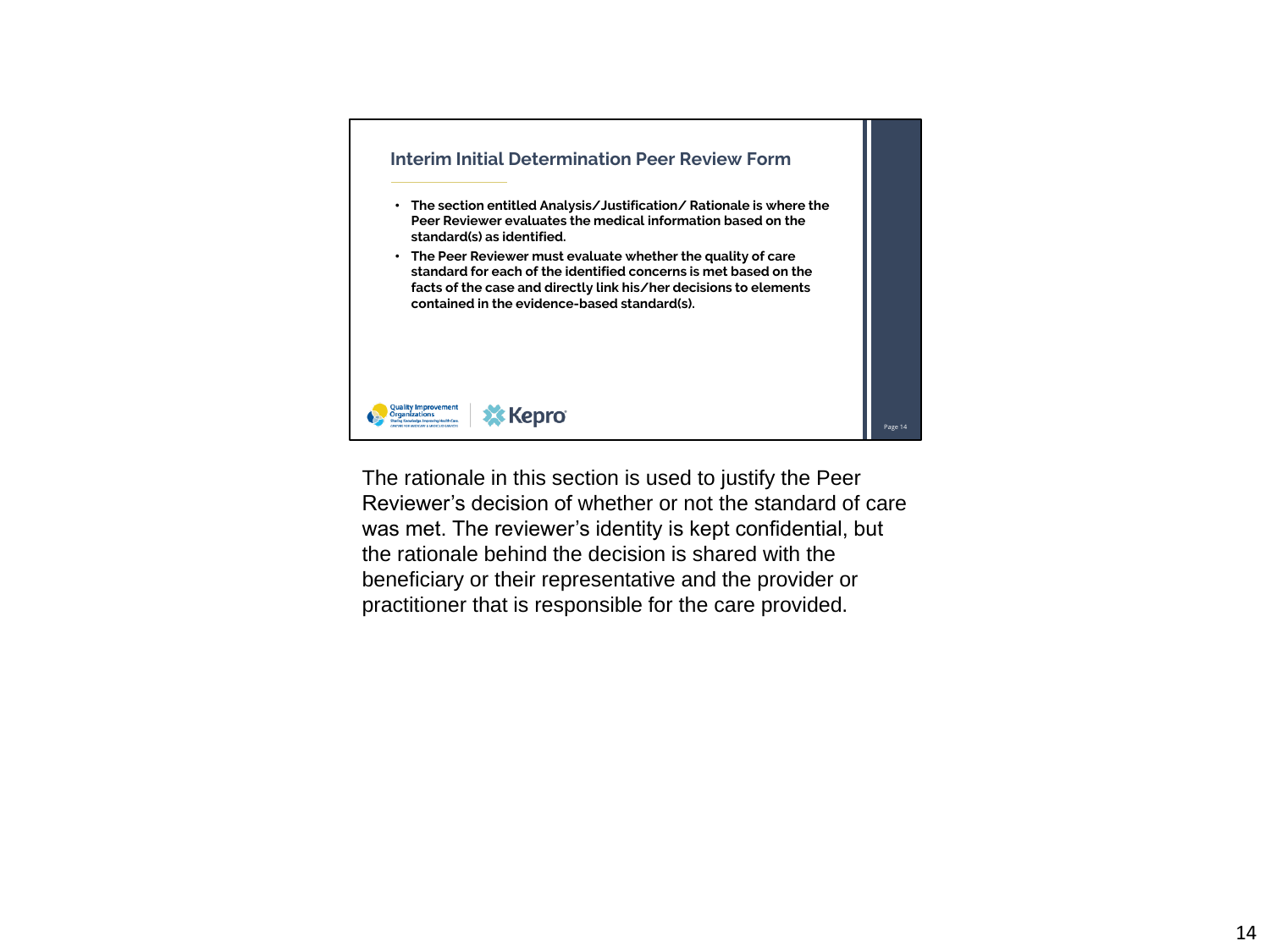# **Interim Initial Determination Peer Review Form**

- **The Peer Reviewer should consider any historical data pertinent to the concern(s) as provided by the Nurse Reviewer and highlight specific evidence from the review of the medical information that demonstrates that specific elements within the standard(s) of care are met or not met.**
- **The Peer Reviewer should also include any other information deemed relevant to his/her Interim Initial Determination.**

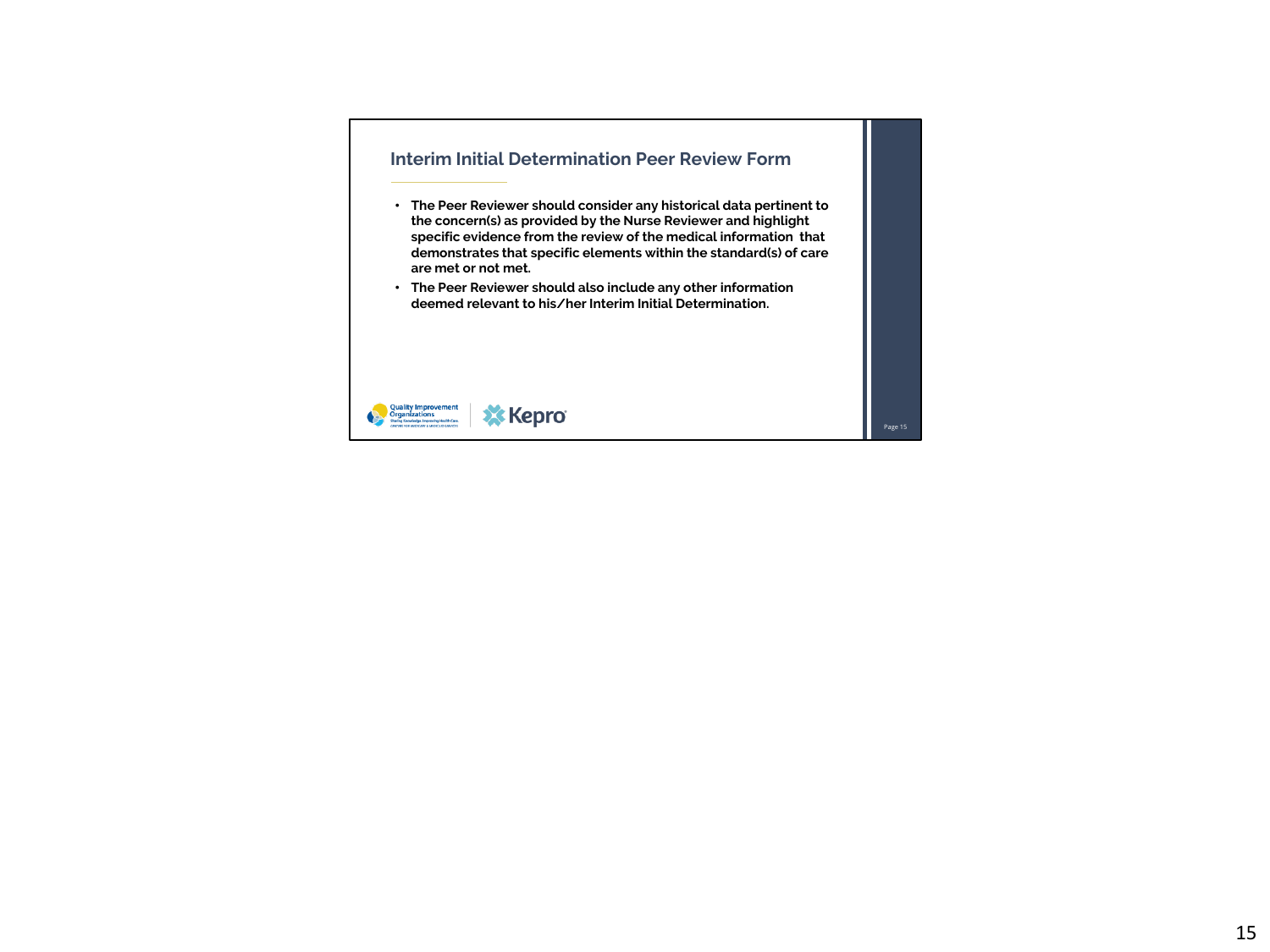## **Interim Initial Determination Peer Review Form**

- **This form will provide the Peer Reviewer with the patient details.**
- **This includes the concern to be reviewed as well as the C-category provided by the Nurse Reviewer.**
- **Nurse Reviewer notes are the Nurse Reviewer's quick overview of the case, providing a brief description of findings from the record.**



|                                                                                                                                                 | Quality Review Decision (QRE)) Form<br>Interim Initial Determination Page Review                                                                                                                                                                                                                                                                                                                                                                                                                                                                                                |
|-------------------------------------------------------------------------------------------------------------------------------------------------|---------------------------------------------------------------------------------------------------------------------------------------------------------------------------------------------------------------------------------------------------------------------------------------------------------------------------------------------------------------------------------------------------------------------------------------------------------------------------------------------------------------------------------------------------------------------------------|
|                                                                                                                                                 | <b>Patient Details</b>                                                                                                                                                                                                                                                                                                                                                                                                                                                                                                                                                          |
| Case ID want                                                                                                                                    | Claim Key: 12114                                                                                                                                                                                                                                                                                                                                                                                                                                                                                                                                                                |
| DOS: 06/25/2015.07/18/2015                                                                                                                      | Concern ID                                                                                                                                                                                                                                                                                                                                                                                                                                                                                                                                                                      |
|                                                                                                                                                 | Provider/Practitioner Name: Pumpkin Pie Behavioral Health/ Dr. Samuel Smith                                                                                                                                                                                                                                                                                                                                                                                                                                                                                                     |
| inpatient Psychiatry at Pumpler Pie Behavioral Health facility.<br><b>C.Category:</b><br>a defined problem which prompted this episode of care. | Concern 1: There is a concern that the beneficiary was inappropriately admitted to<br>C03 Apparently did not establish and/or develop an appropriate treatment plan for                                                                                                                                                                                                                                                                                                                                                                                                         |
|                                                                                                                                                 |                                                                                                                                                                                                                                                                                                                                                                                                                                                                                                                                                                                 |
| Nurse Reviewer Notes:                                                                                                                           | 66 year old female presented to Pumpkin Pie Behavioral Health on 06/25/2015.<br>The beneficiary was admitted to the facility with a diagnosis of unspecified<br>episodic mood disorder (described as mania and anxiety) the beneficiaries<br>brother had brought the beneficiary in due to noting "increased mania symptoms.<br>she had not been taking her medications for 3 months, was agitated, rapid<br>speech and talking to herself, she had purchased 2 cars. She had sent an email to<br>her family that was taken as a "possible suicide note." The bene was admitted |

Page 16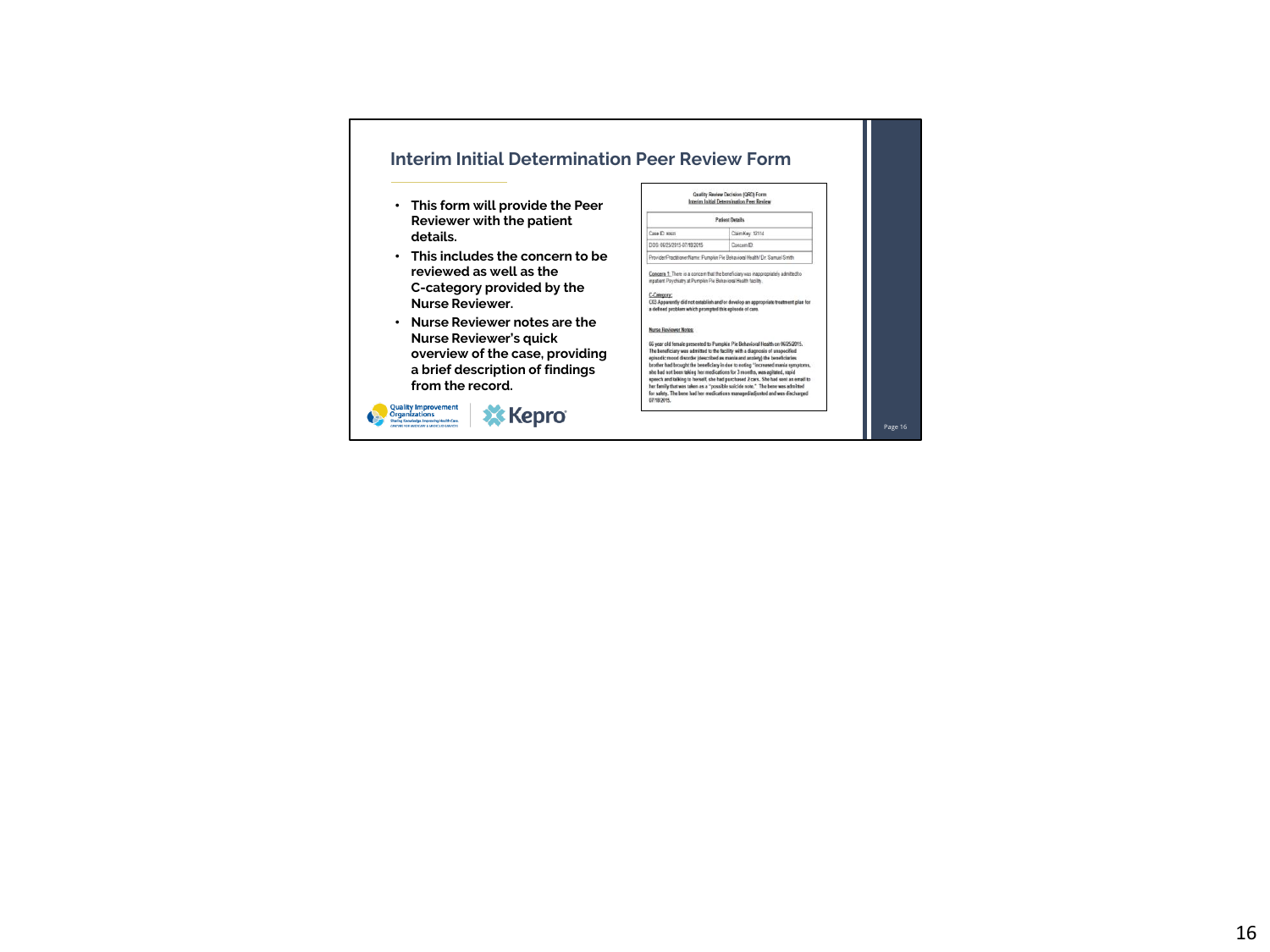

This form has very important information that needs to be completed by the Peer Reviewer. Each section that must be completed is discussed on the next three slides. Please call our nurse reviewers at any time if you have any questions.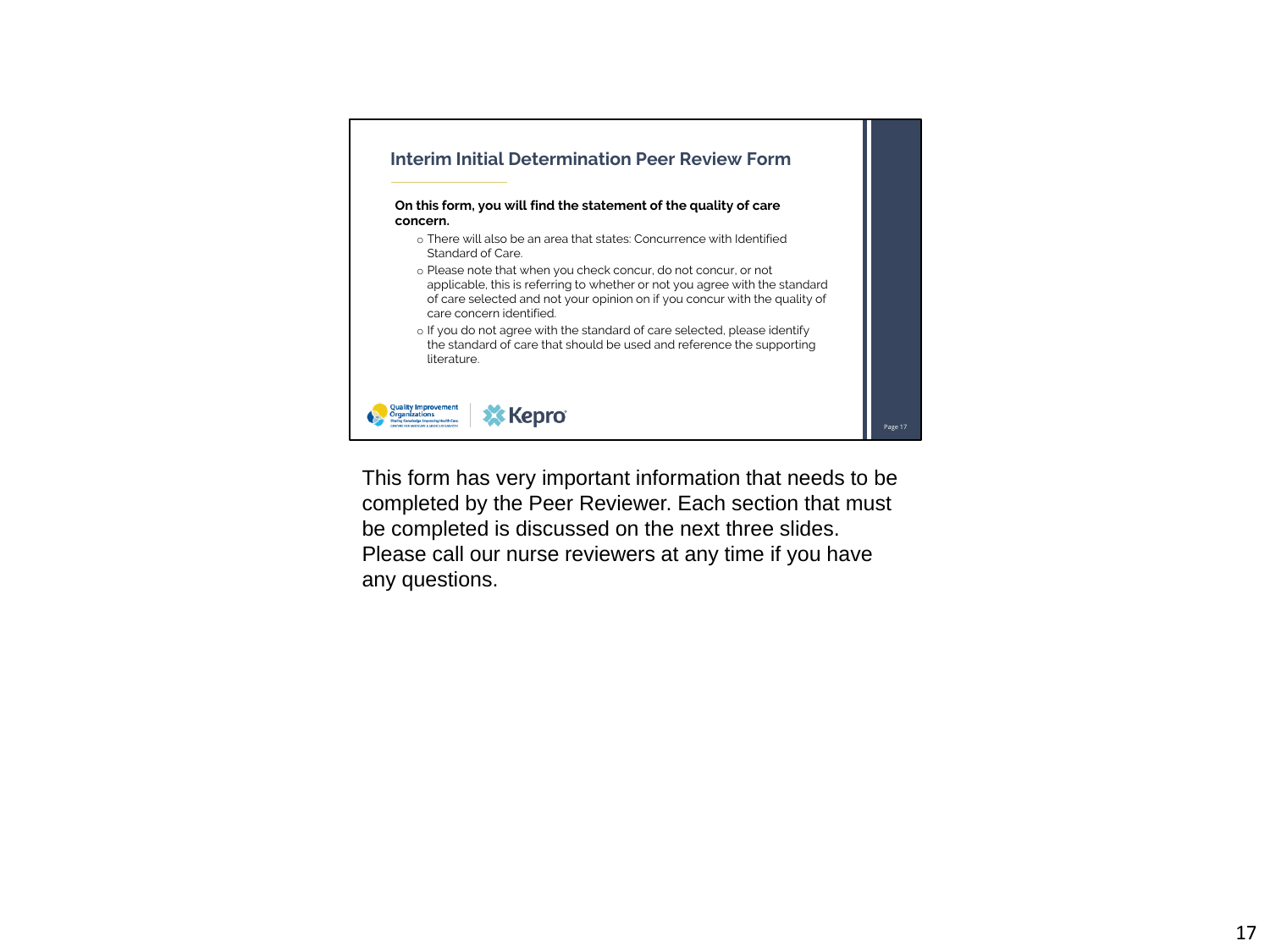

The arrows point to the sections discussed on the previous slides.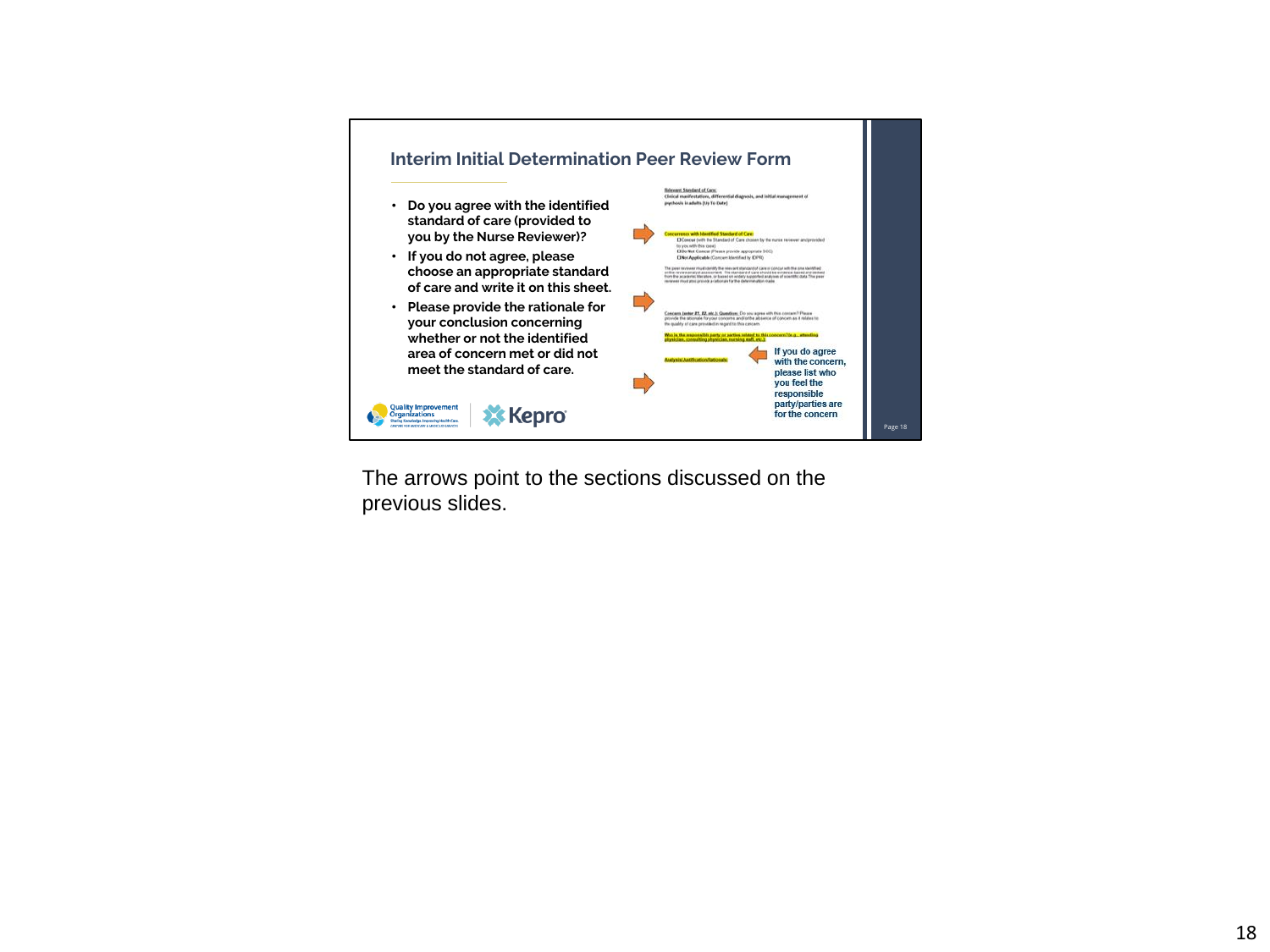

The definitions for each sub-category that can be selected when the standard of care is not met are noted on the next slide.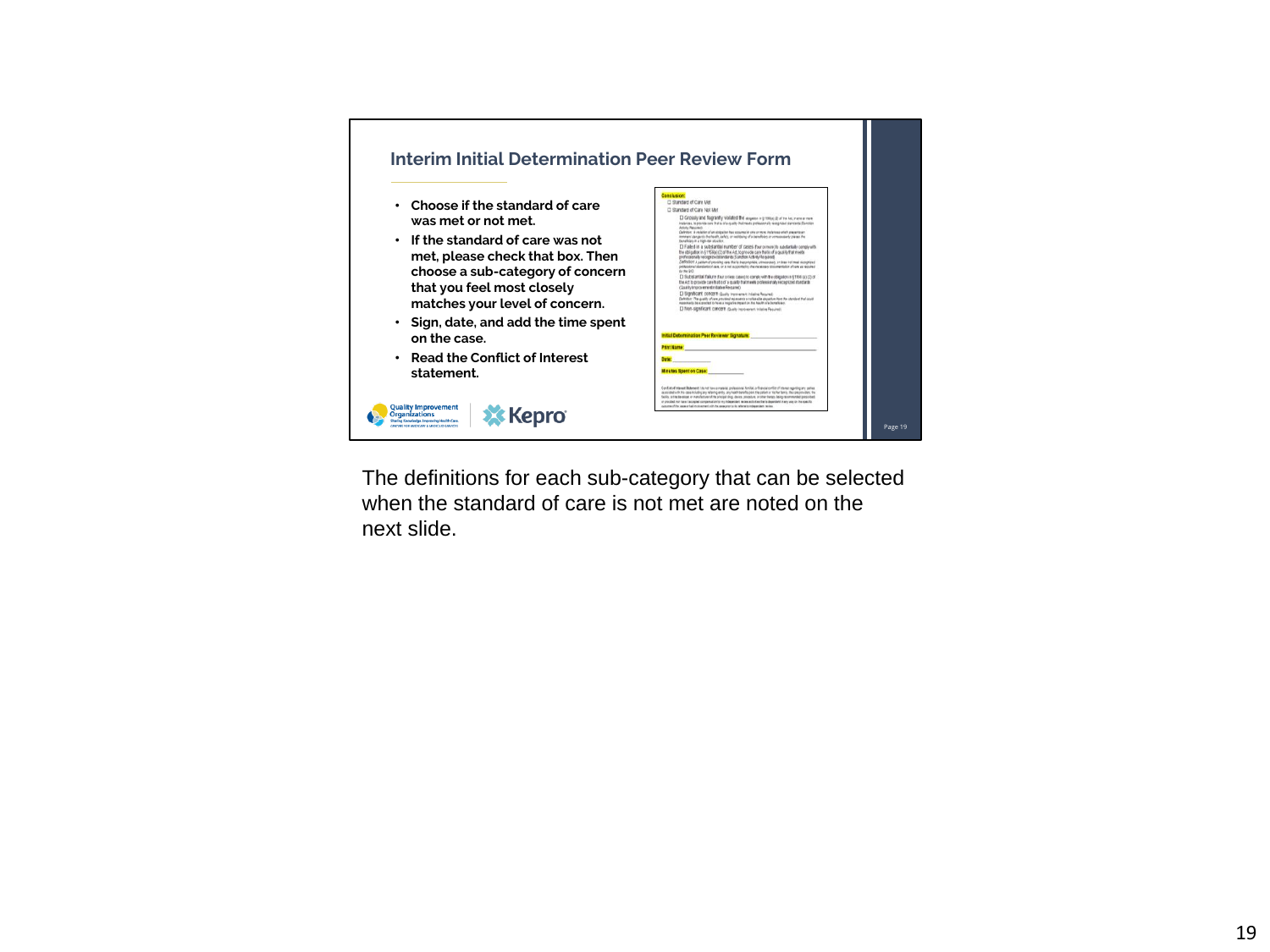

The Peer Reviewer must use their clinical judgment to determine the sub-category if the standard of care was not met. Please note that a pattern of care can only be identified when reviewing different episodes of care involving the same provider or practitioner. A pattern of care can not be assigned when there are multiple mistakes involving one case. An example of substantial violation in a substantial number of cases is:

A Medicare contractor submits a case to the QIO with potential QOC concerns regarding a facility, involving multiple beneficiaries. Each case (at least 4) shows a pattern of substantial violations.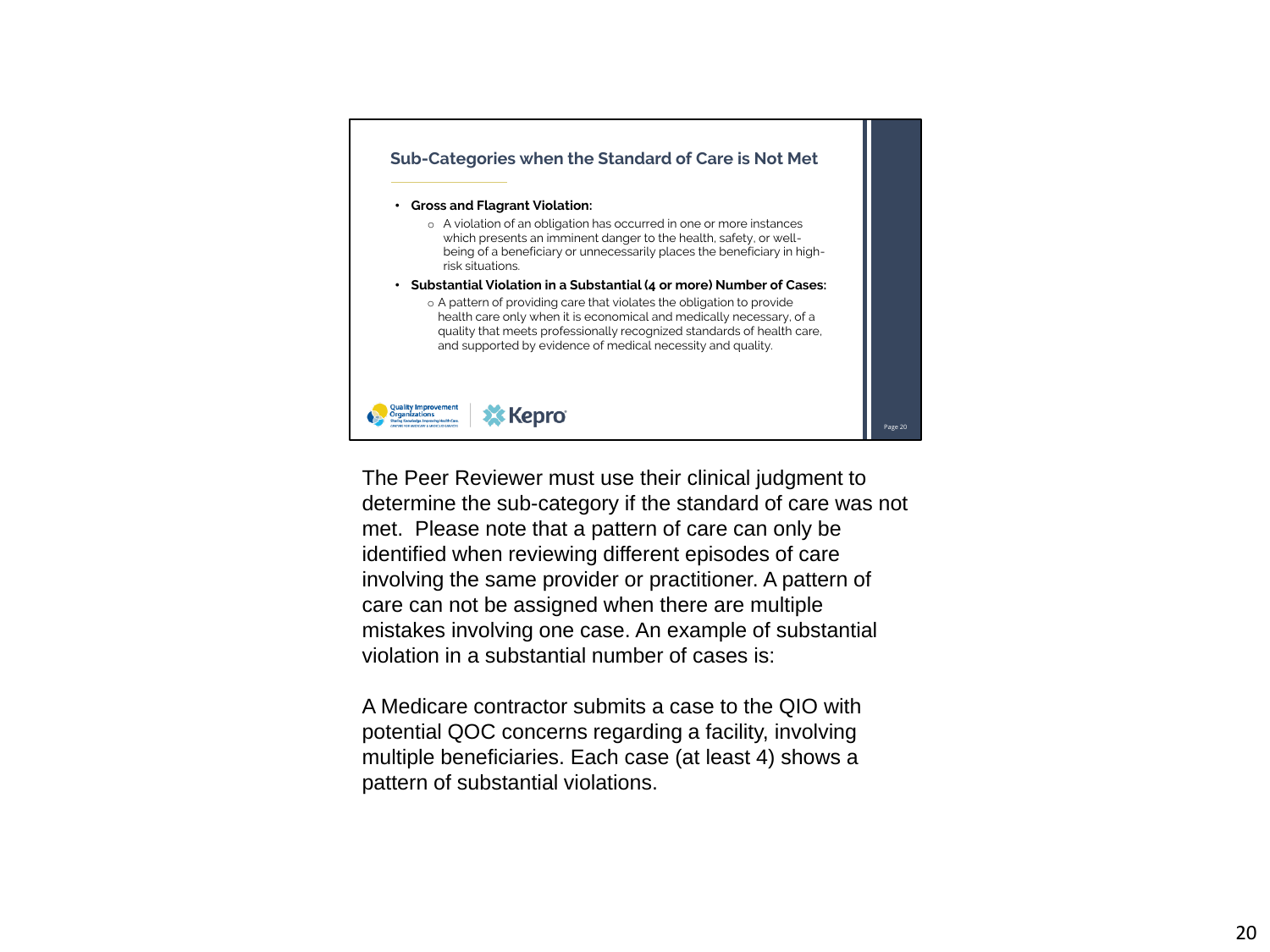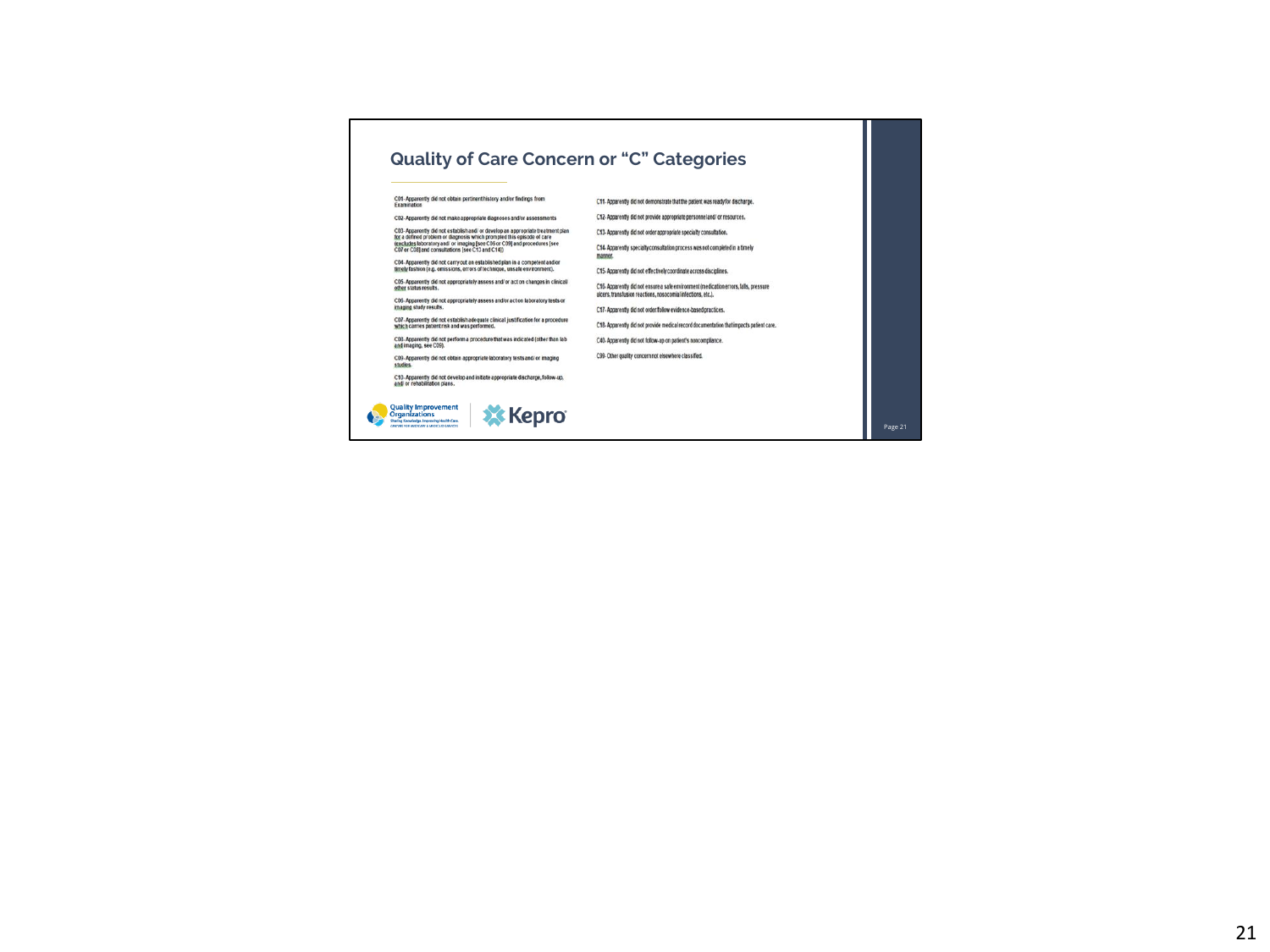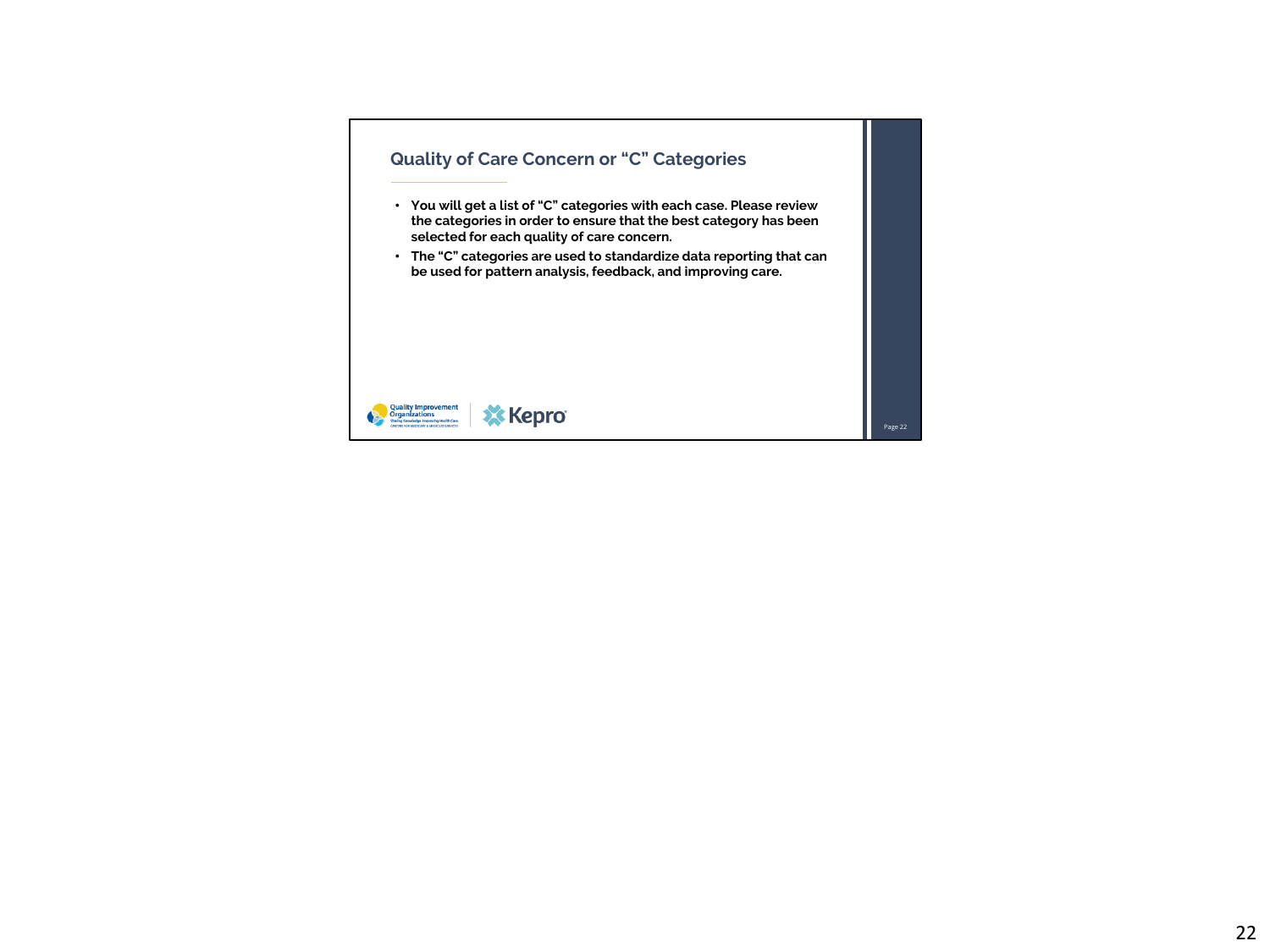

When the beneficiary initiates the complaint and if the Peer Reviewer determines that the standard of care is not met after the initial review, the QIO must offer the provider and/or practitioner that is the subject of the concern an opportunity for discussion of the concerns found. The practitioner and/or provider is afforded the opportunity to orally and/or in writing convey his/her disagreement with the conclusions rendered by the Peer Reviewer in the Interim Initial Determination. A summary of the facts provided by the practitioner and/or provider is sent back to the initial Peer Reviewer to see if the explanation satisfies the concern identified. The practitioner/provider may also choose to not respond to their opportunity to discuss the concerns found, and the case will proceed through the process.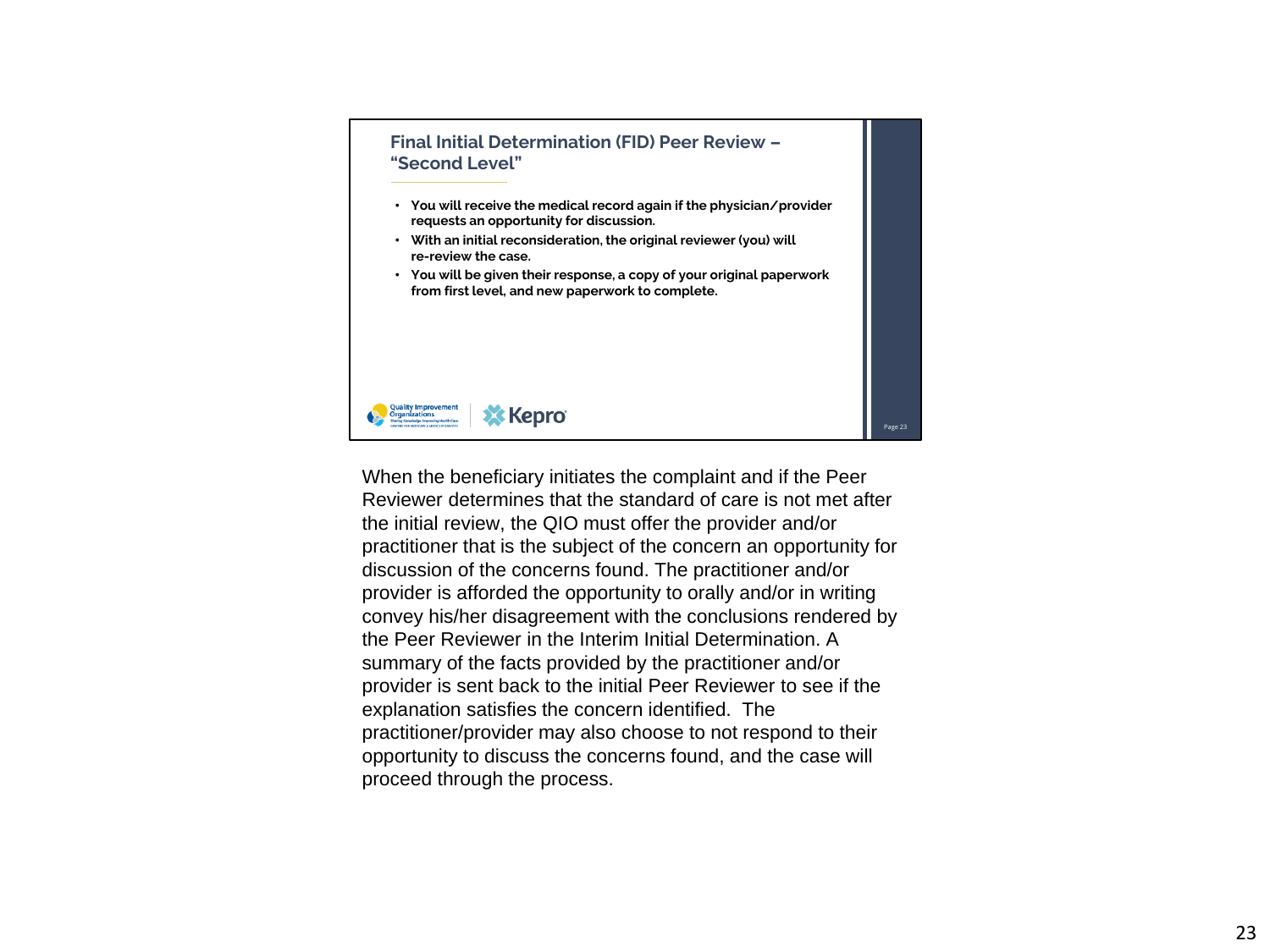For general quality of care concerns, the QIO is not required to offer the provider/practitioner with an opportunity for discussion if the Peer Reviewer determines that the standard of care was not met.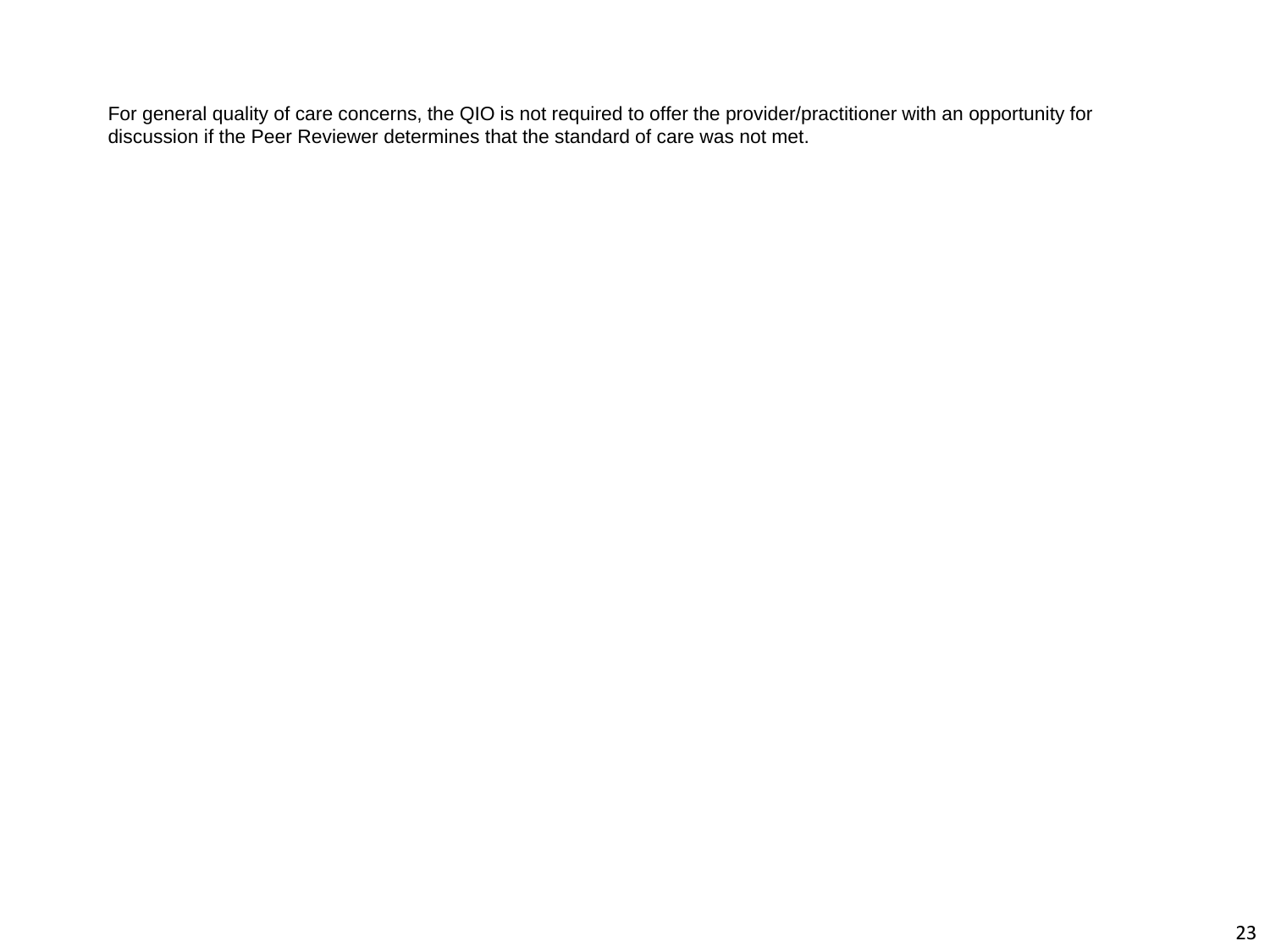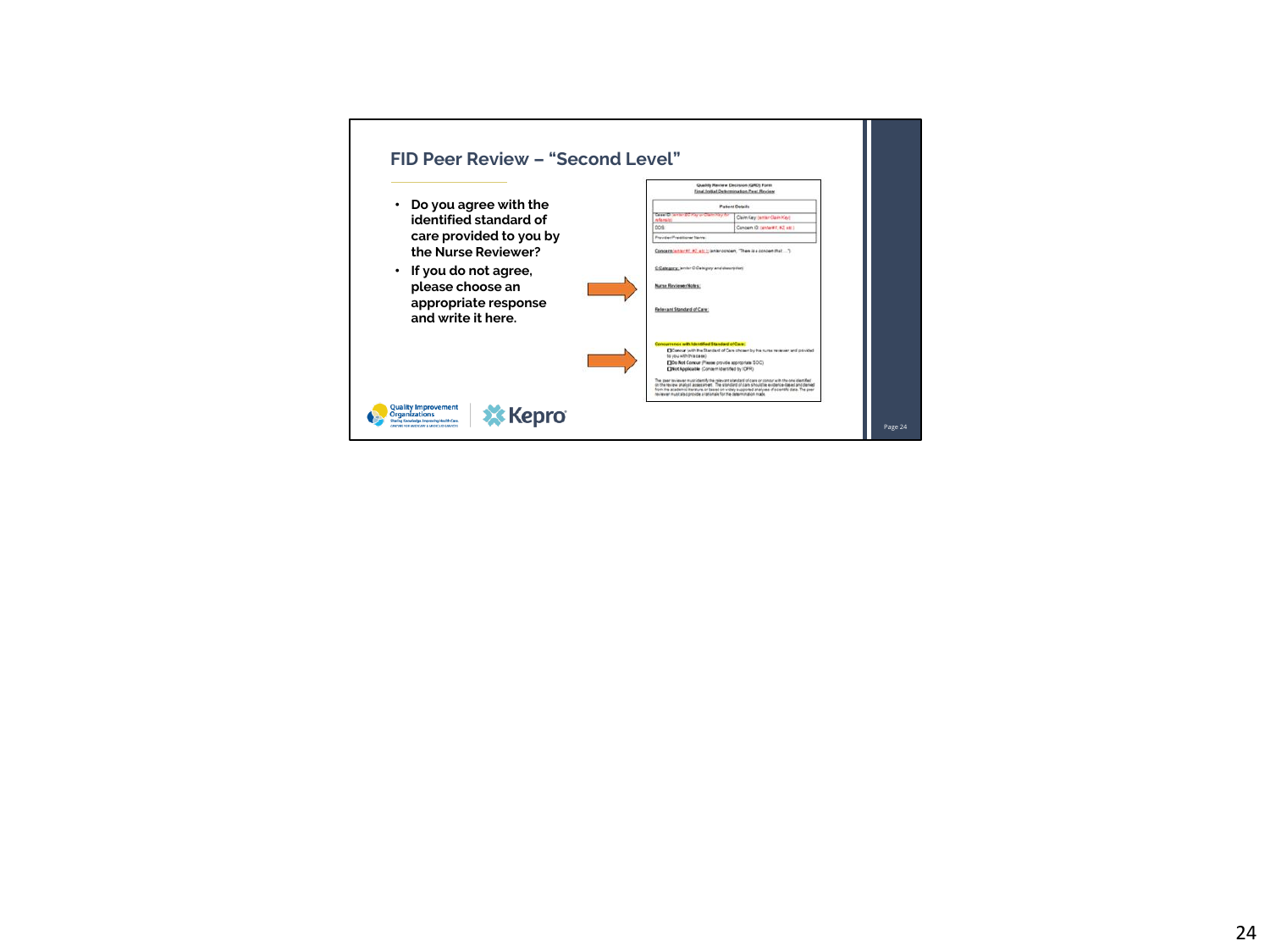

The initial Peer Reviewer must determine if the additional information satisfies the concern(s) that were raised and complete the Final Initial Determination form. The analysis and justification portion should be completed to convey the rationale for the decision.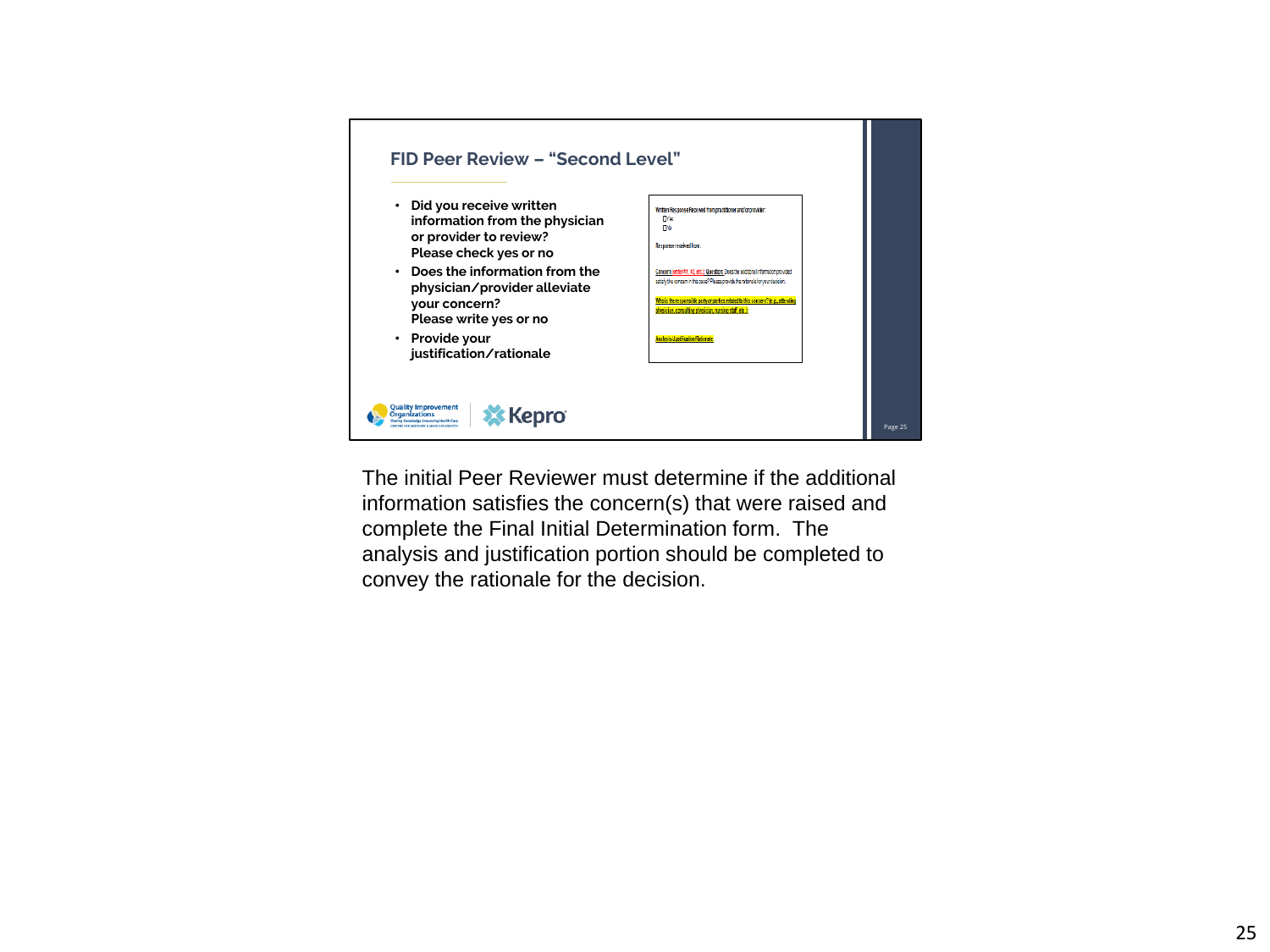

The Final Initial Determination forms should be completed in the same manner previously described for the Interim Initial Determination forms.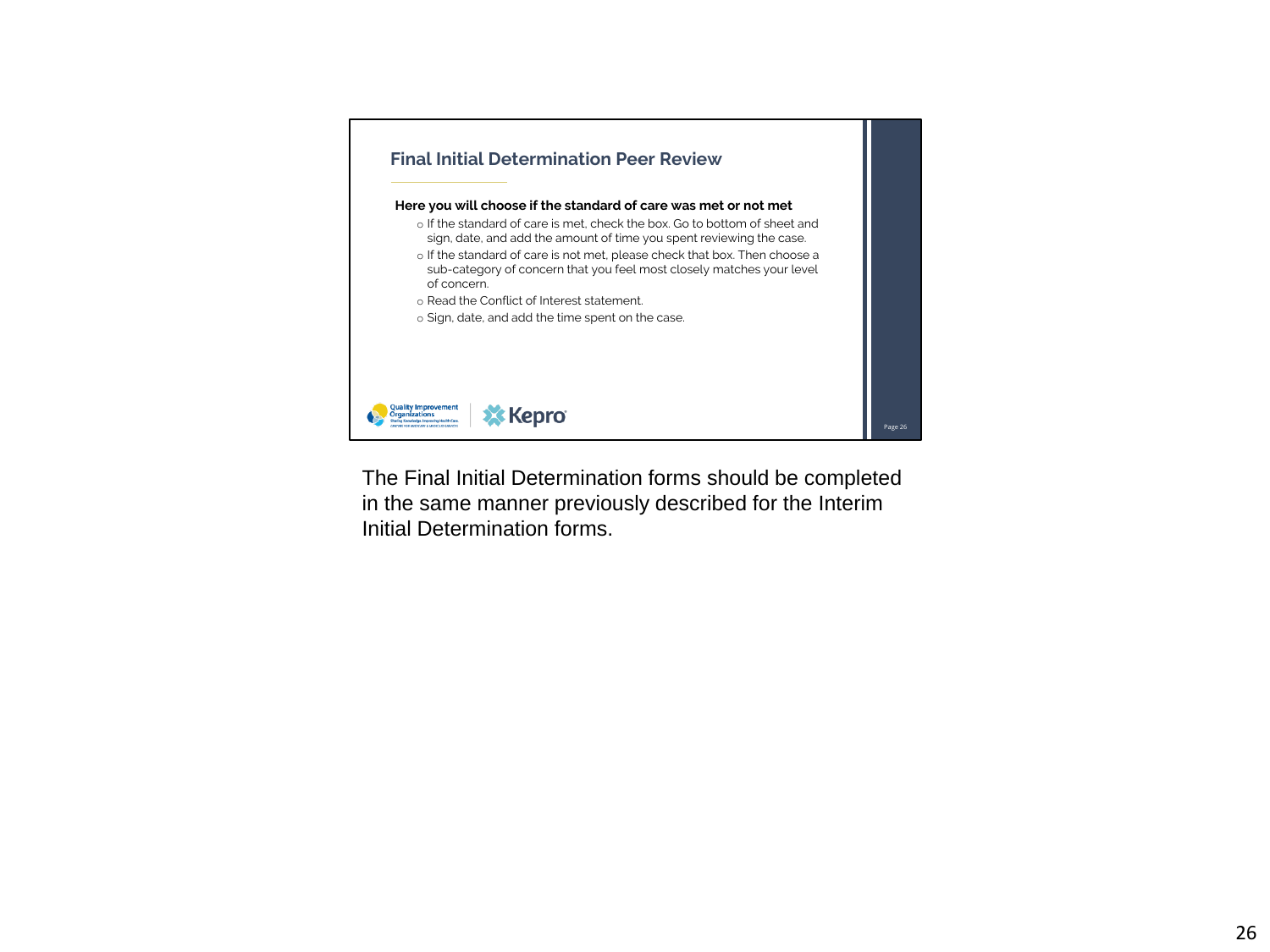

As you can see, the form is the same as the Interim Initial Determination form but does need to be completed again with consideration of the information given in the opportunity for discussion.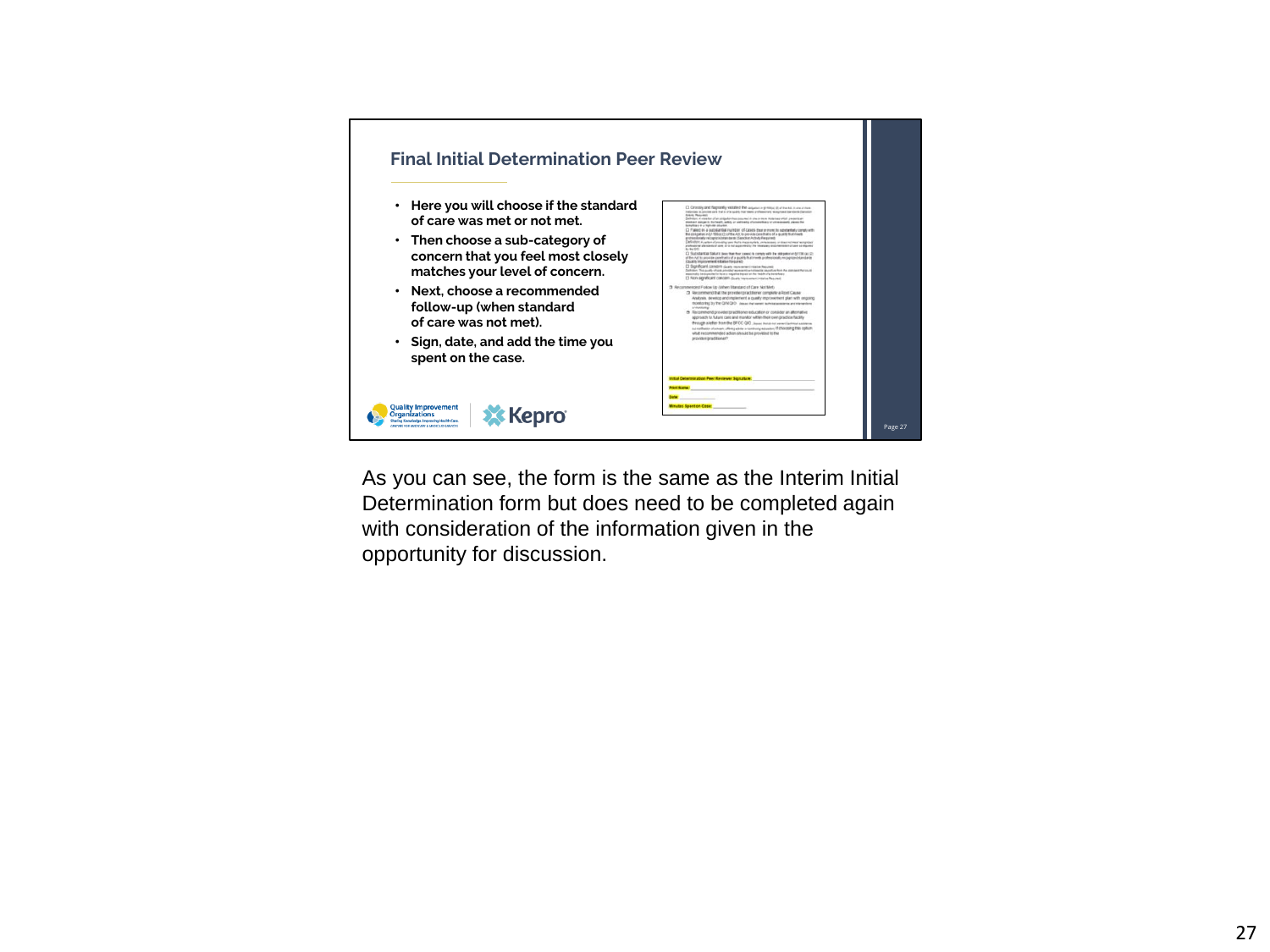

If the initial reviewer maintains that the standard of care is not met after the opportunity for discussion, then the practitioner and/or provider may request a Re-Review. The re-review Peer Reviewer must be different than the Peer Reviewer who conducted the Interim and Final Initial Determinations. In making his/her determination, the rereview Peer Reviewer shall review all information provided. The forms should be filled out as per the instructions given for the Interim Initial Determination.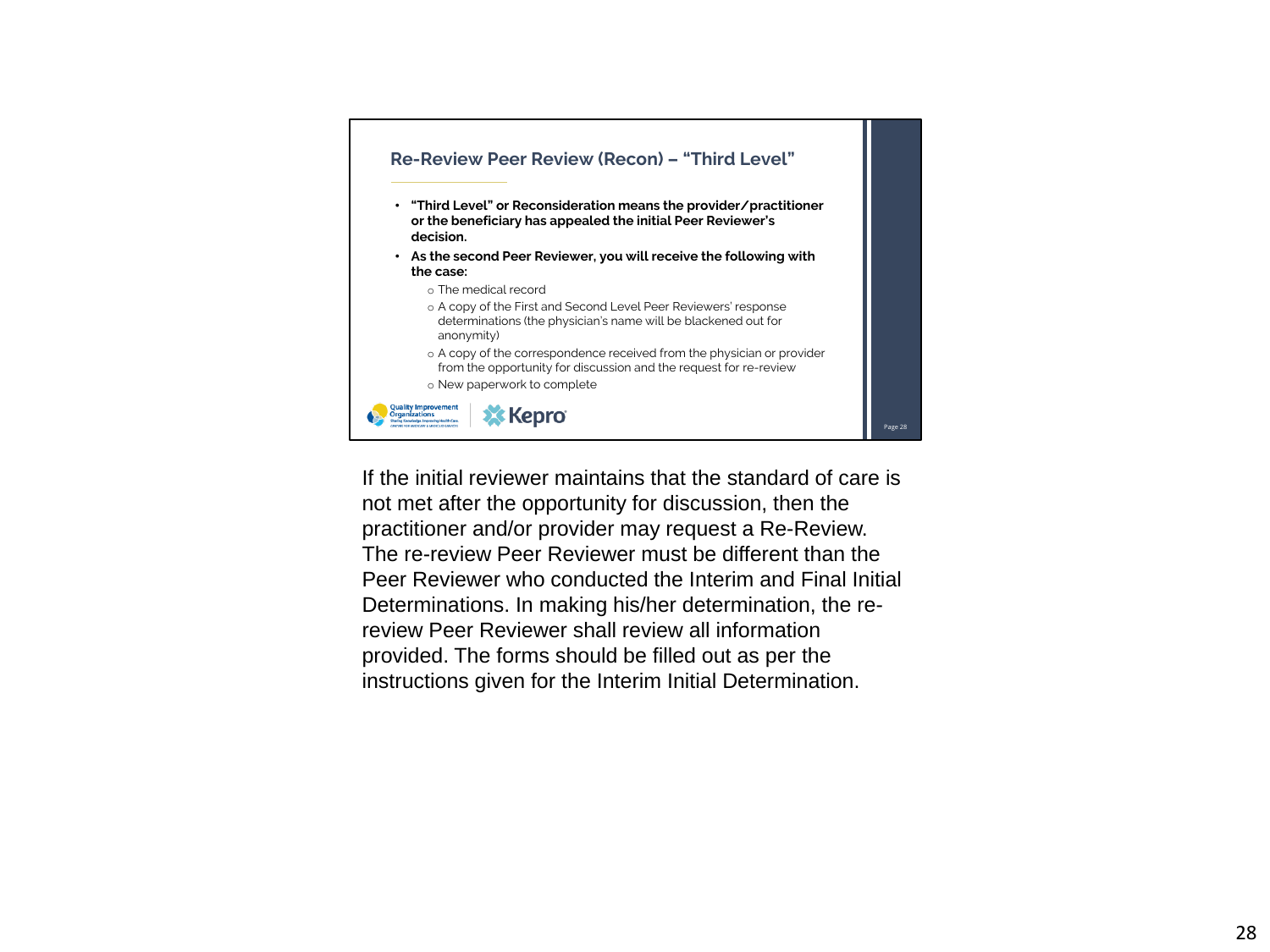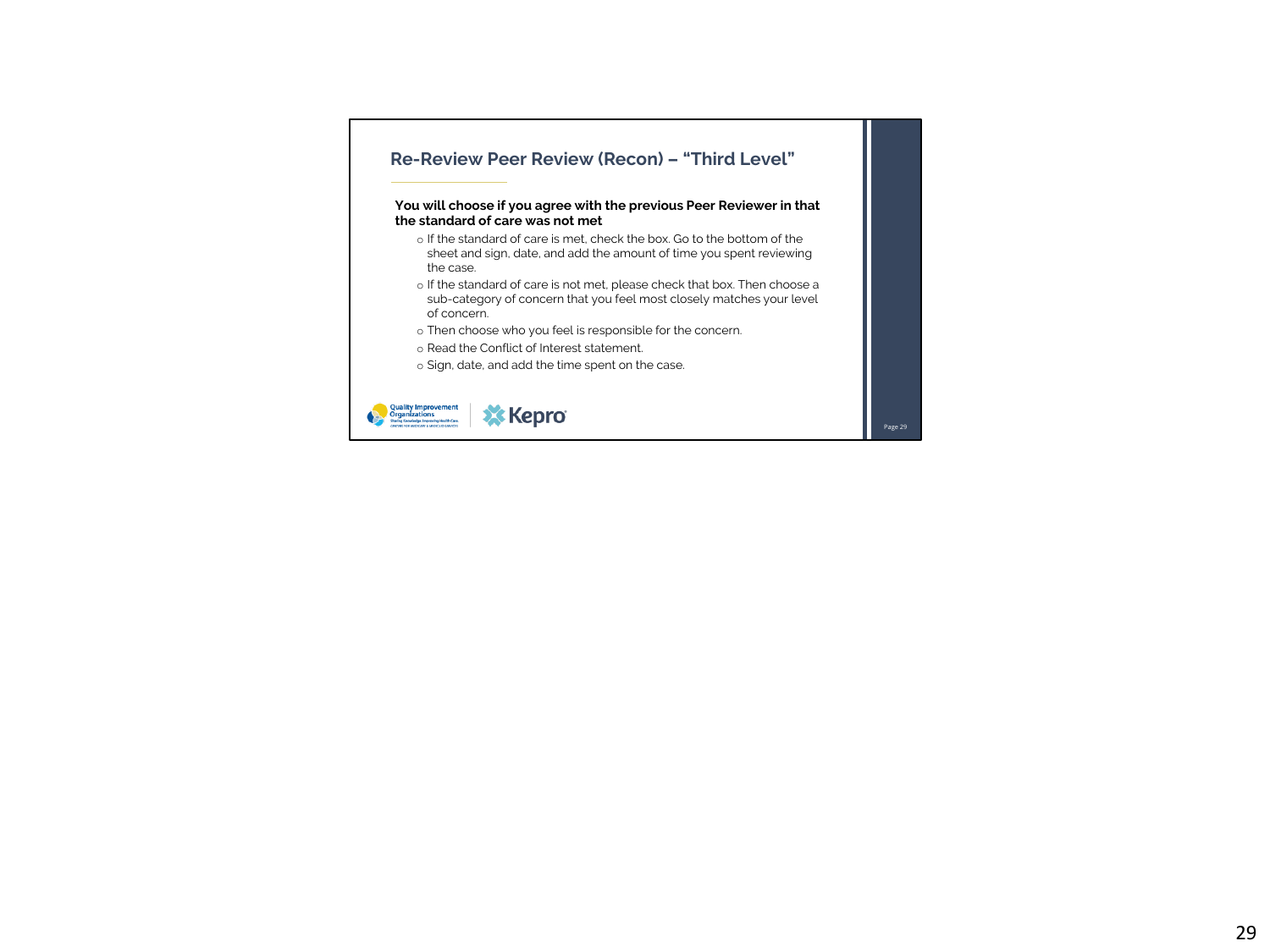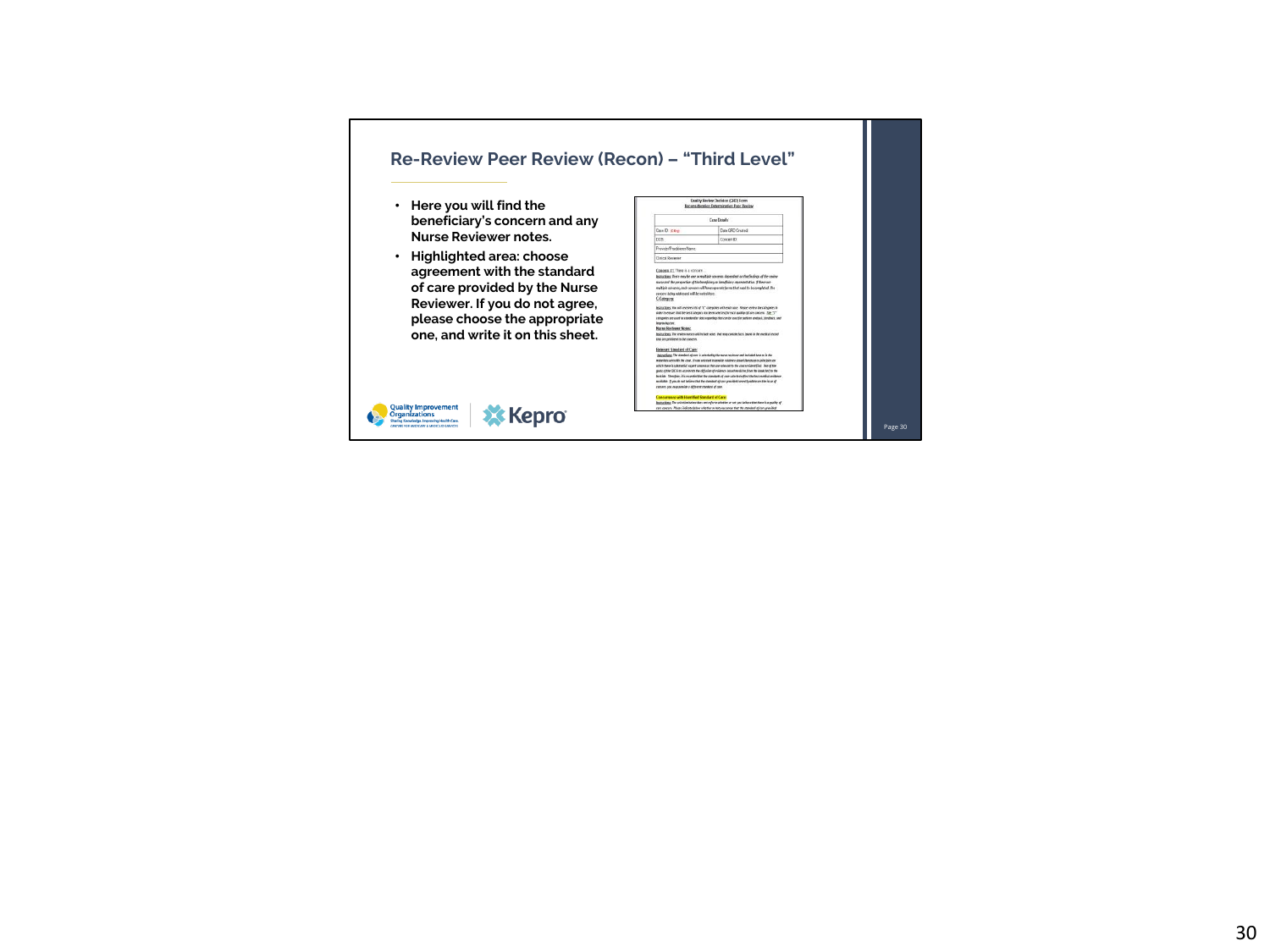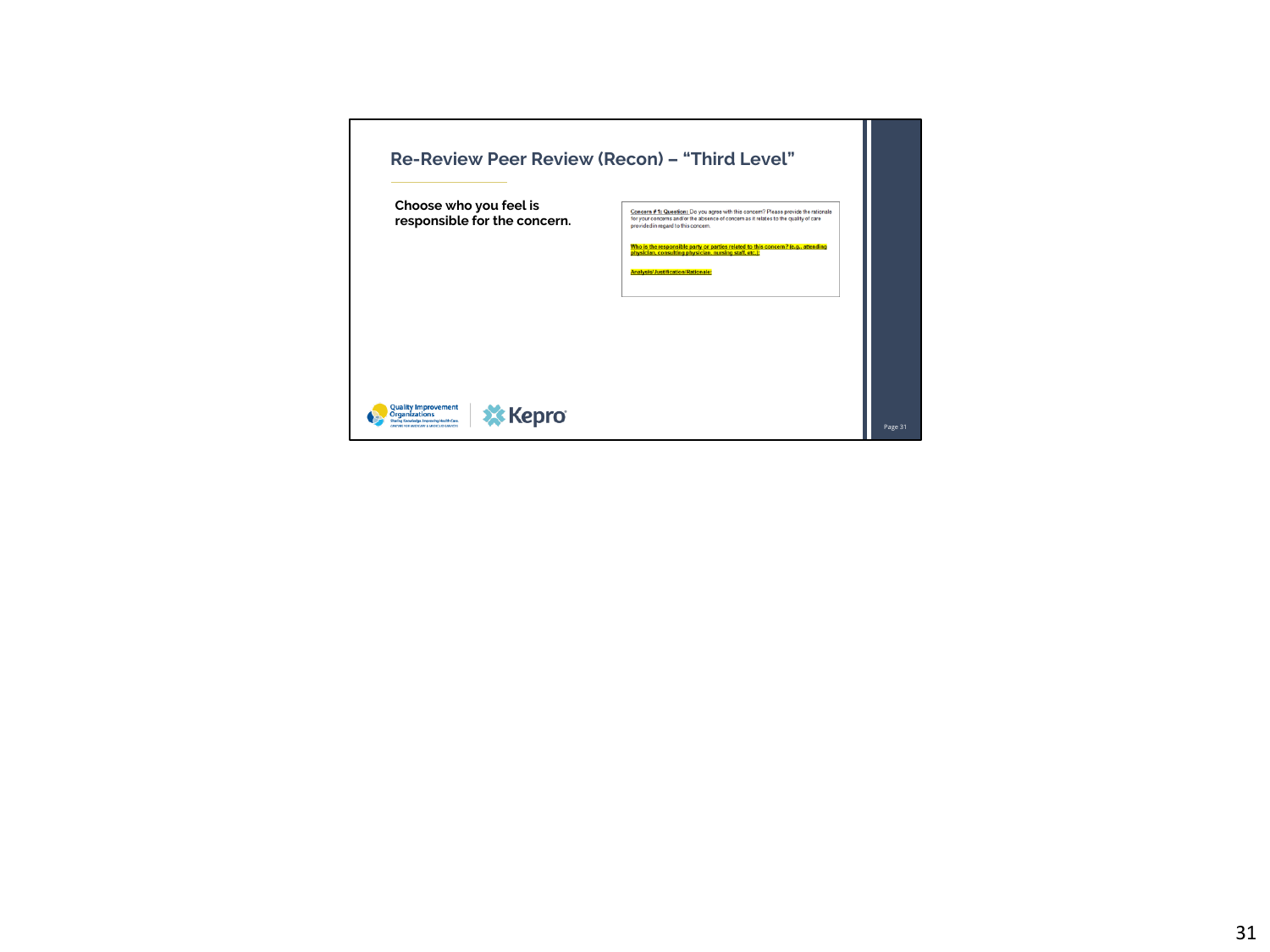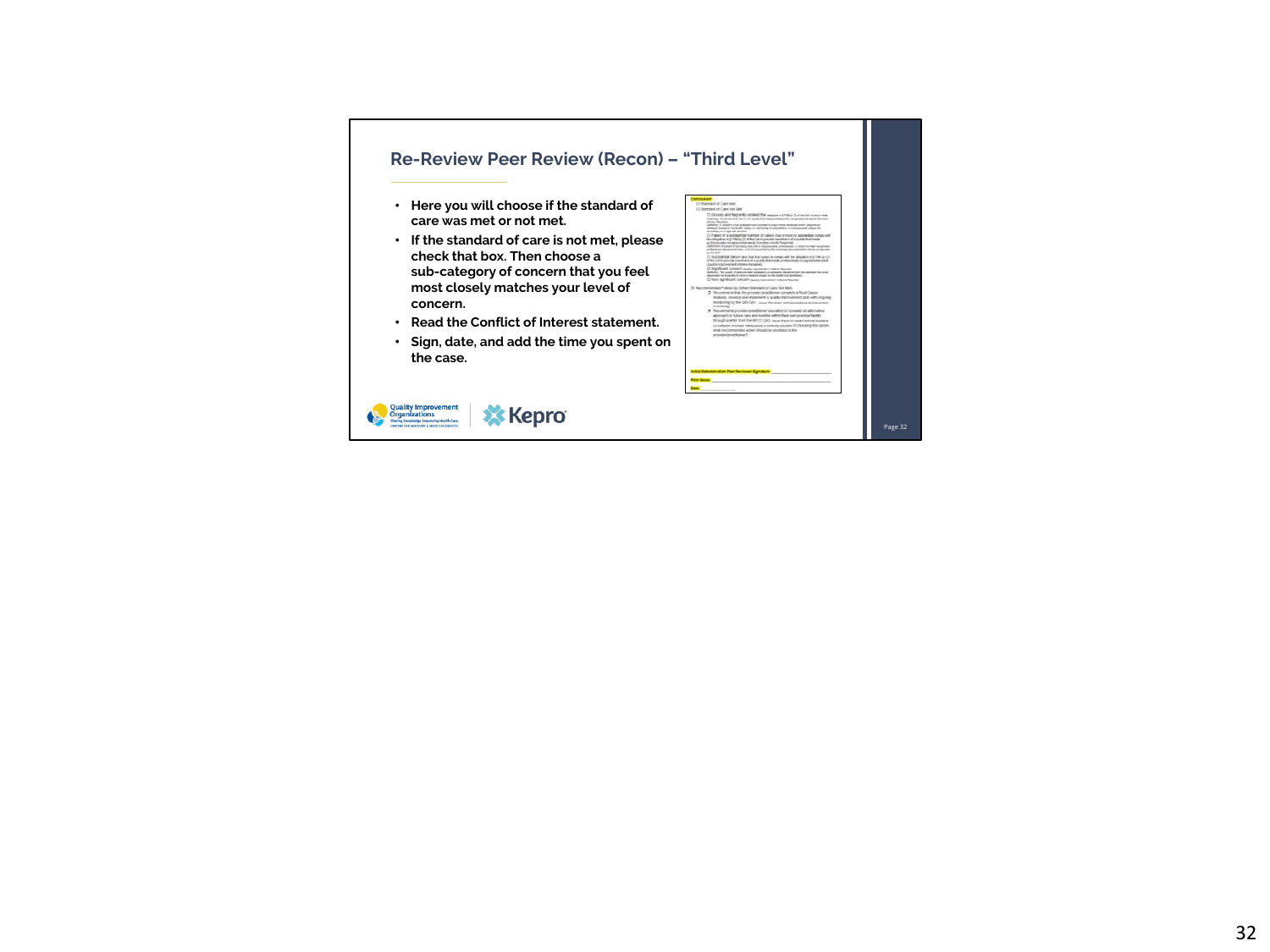

The statutory authority for the QIO Program is presented on the following slides for your review. QIOs are statutorily required to conduct reviews to determine whether the quality of services meets professionally recognized standards of health care.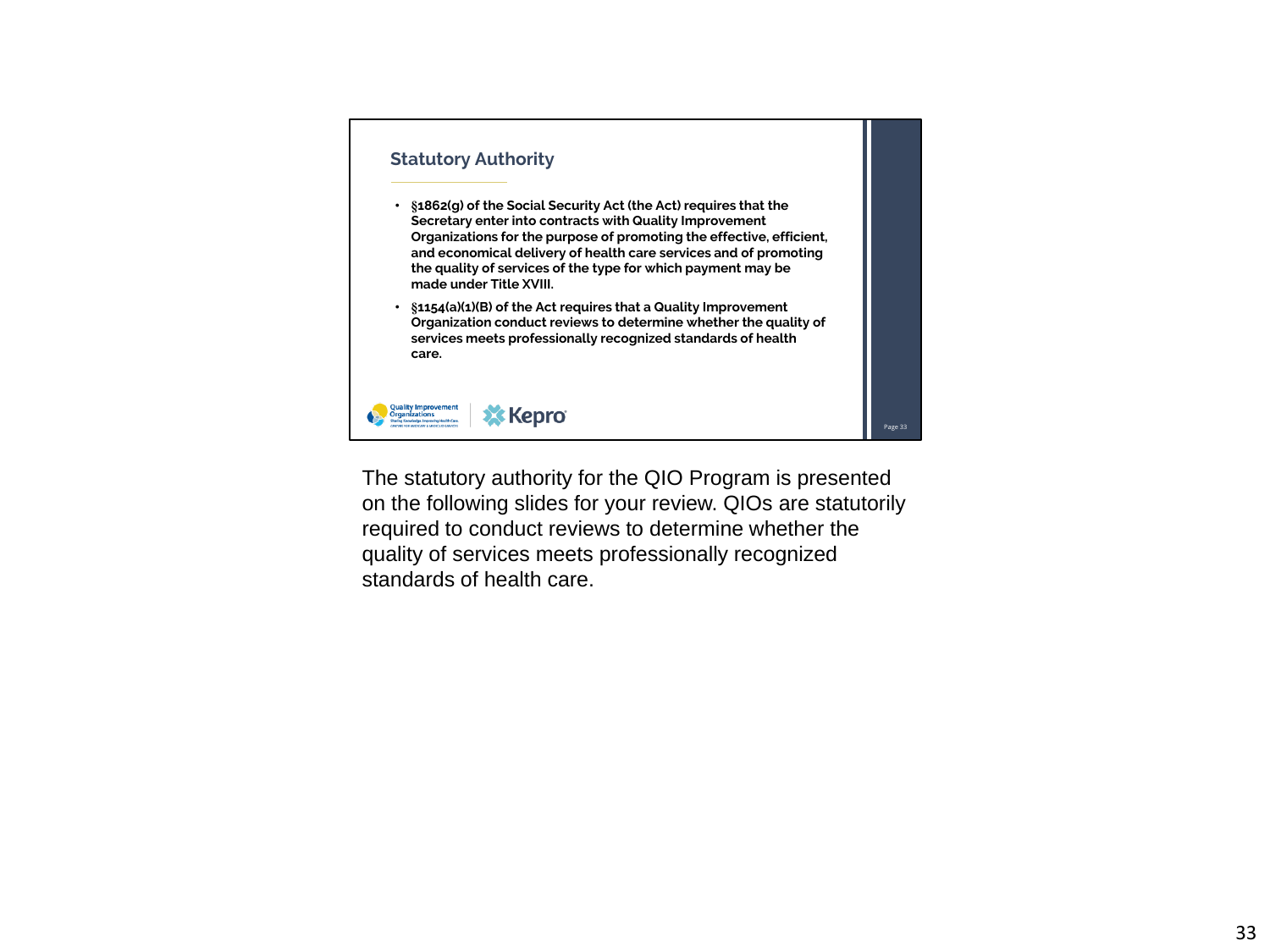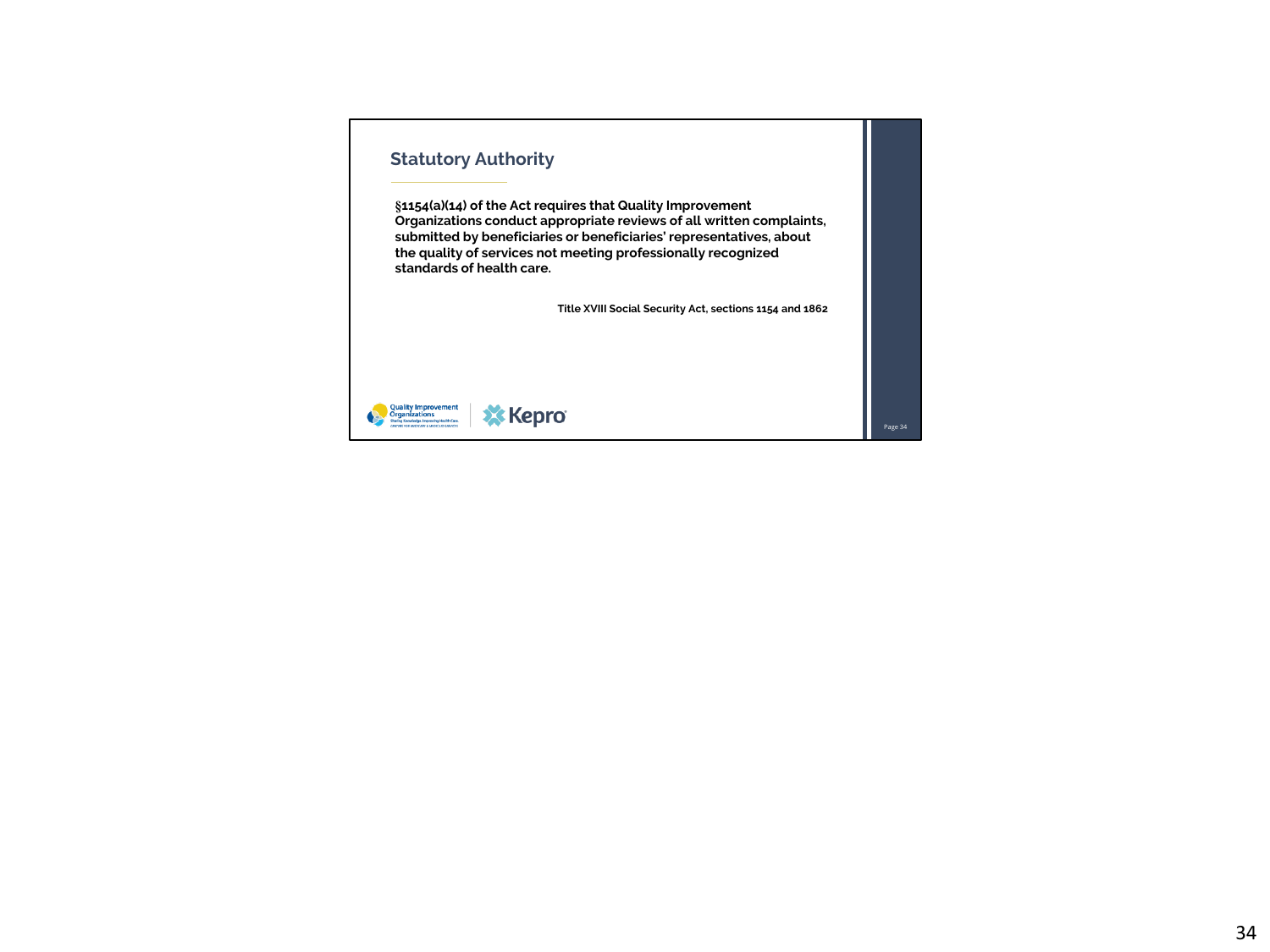#### **Statutory Authority**

**§1154(a)(4)(A) of the Act requires that each Quality Improvement Organization provide that a reasonable proportion of its activities are involved with reviewing the quality of services, under paragraph (a)(1)(B), and that a reasonable allocation of such activities is made among the different cases and settings (including post-acute care settings, ambulatory settings, and health maintenance organizations).**

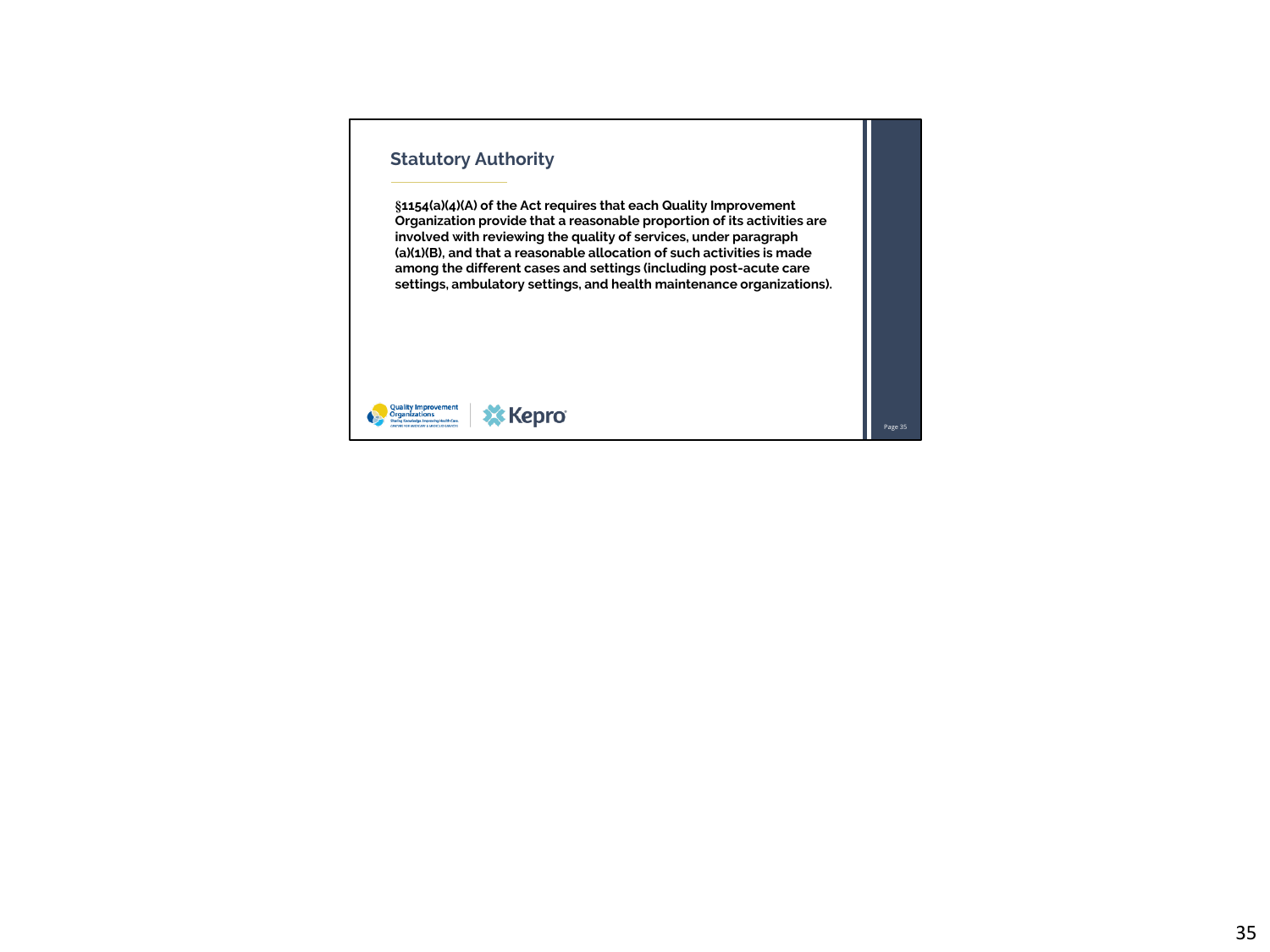## **Statutory Authority**

- **42 CFR 476.71(a)(2) requires a Quality Improvement Organization to determine whether the quality of services meets professionally recognized standards of health care.**
- **42 CFR 476.71(a)(5) requires the Quality Improvement Organization to determine the completeness, adequacy, and quality of hospital care.**

**Title XVIII Social Security Act, section 1154; Code of Federal Regulations Title 42**



Page 36